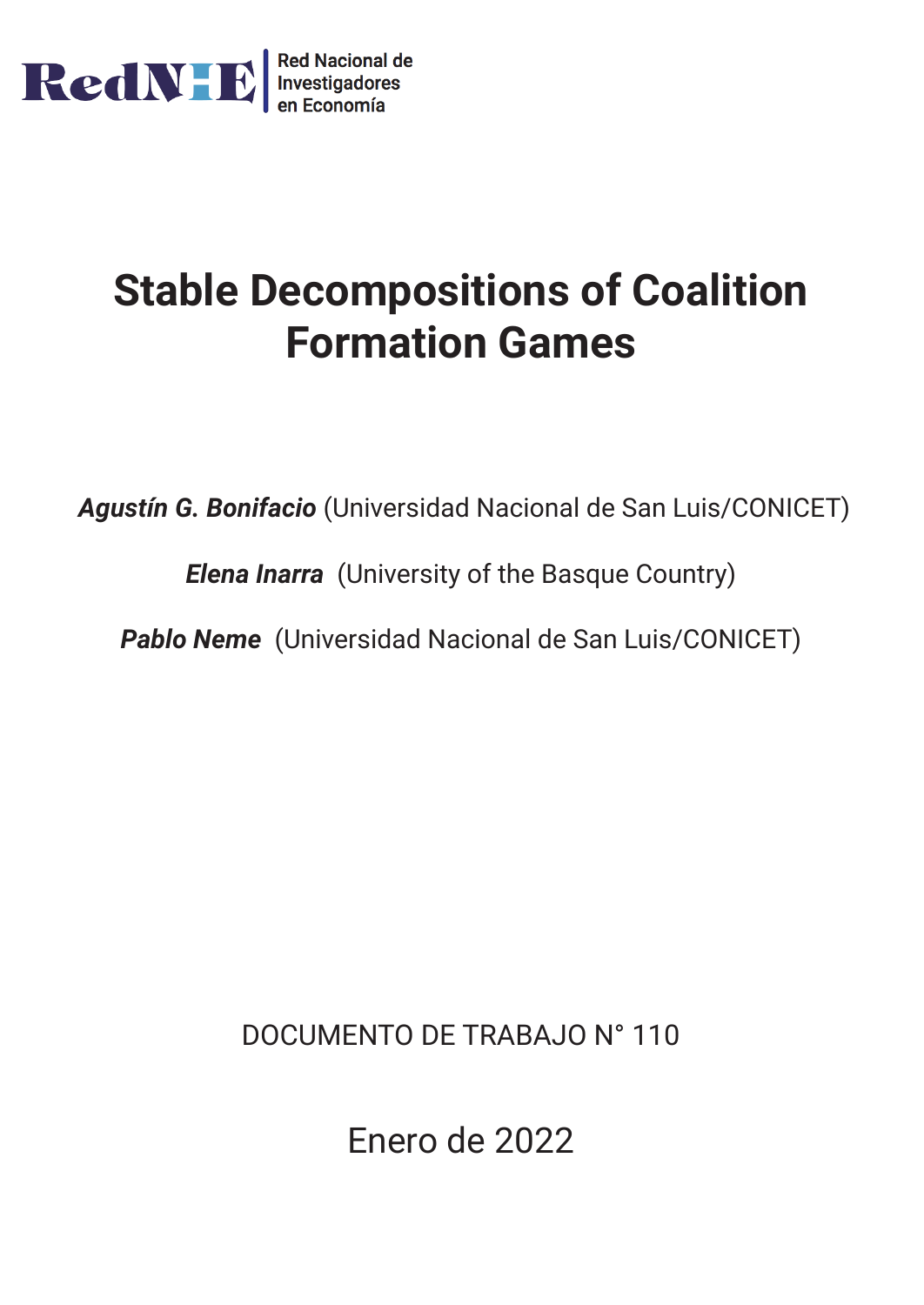Los documentos de trabajo de la RedNIE se difunden con el propósito de generar comentarios y debate, no habiendo estado sujetos a revisión de pares. Las opiniones expresadas en este trabajo son de los autores y no necesariamente representan las opiniones de la RedNIE o su Comisión Directiva.

The RedNIE working papers are disseminated for the purpose of generating comments and debate, and have not been subjected to peer review. The opinions expressed in this paper are exclusively those of the authors and do not necessarily represent the opinions of the RedNIE or its Board of Directors.

Citar como:

Bonifacio, Agustín G, Elena Inarra y Pablo Neme (2021). Stable Decompositions of Coalition Formation Games. *Documento de trabajo RedNIE N°110*.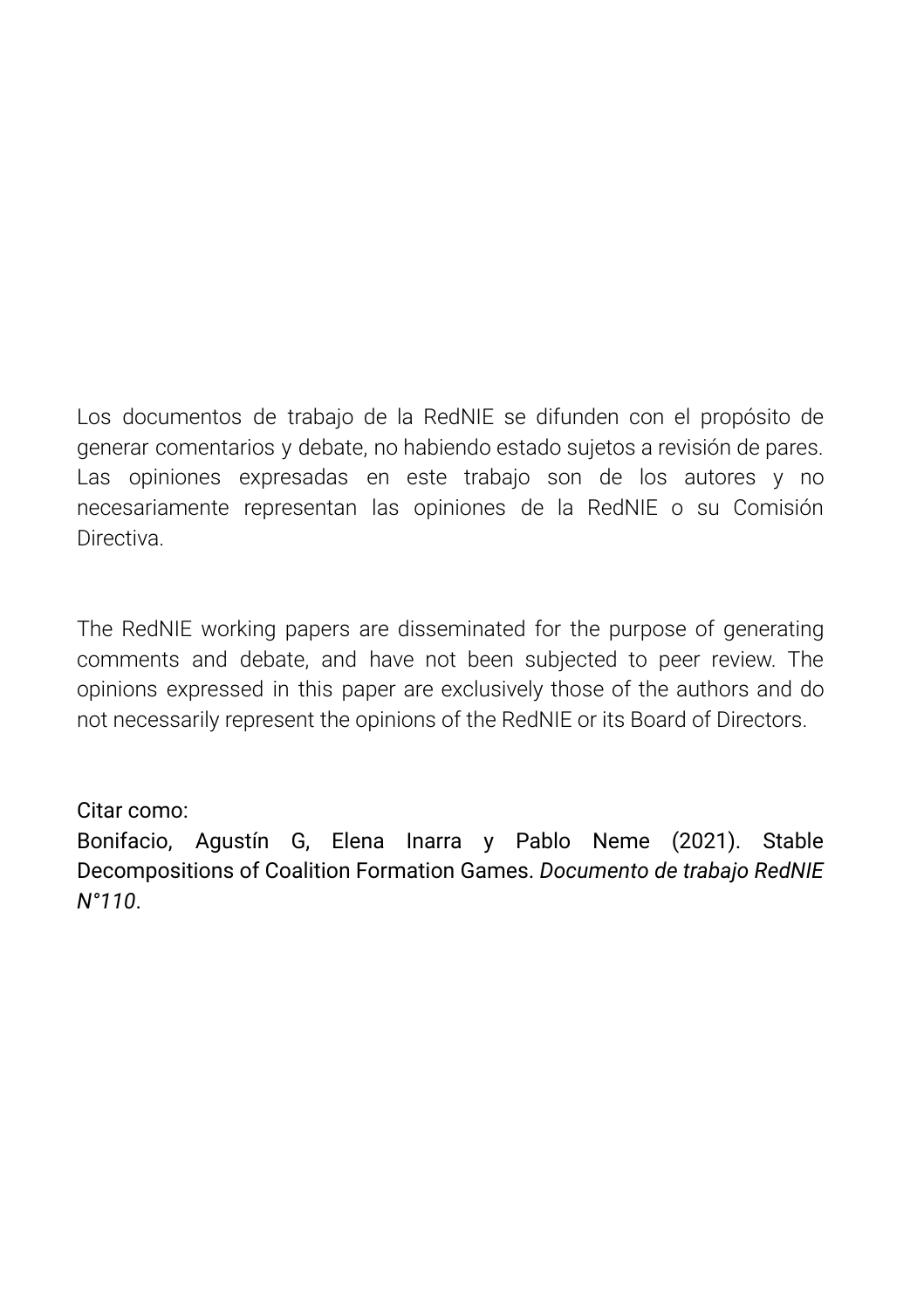## Stable decompositions of coalition formation games\*

A. G. Bonifacio† E. Inarra‡ P. Neme†

December 21, 2021

#### **Abstract**

It is known that a coalition formation game may not have a stable coalition structure. In this study we propose a new solution concept for these games, which we call "stable decomposition", and show that each game has at least one. This solution consists of a collection of coalitions organized in sets that "protect" each other in a stable way. When sets of this collection are singletons, the stable decomposition can be identified with a stable coalition structure. As an application, we study convergence to stability in coalition formation games.

*JEL classification:* C71, C78. *Keywords:* Coalition formation, matching, absorbing sets, stable decompositions.

## **1 Introduction**

The literature on matching has recently emerged as one of the most successful, widely applied, and policy-relevant branches of economic theory: Understanding and designing mechanisms for school choice or kidney exchange have been significantly enhanced by the insights provided by a wide variety of matching models (see [Roth,](#page-27-0) [2018,](#page-27-0)

<sup>\*</sup>A previous version of this paper was circulated under the name "Non-convergence to stability in coalition formation games". We thank Elena Molis for his/her participation in the early stages of the paper, and Coralio Ballester, Jordi Massó, Oscar Volij, Alejandro Neme and Peio Zuazo-Garin for their suggestions and comments. Inarra acknowledges financial support from the Spanish Ministry of Economy and Competitiveness (project PID2019-107539GB-I00) and from the Basque Government (project IT1367-19); and the hospitality of the Instituto de Matemática Aplicada San Luis, Argentina. Bonifacio and Neme acknowledge financial support from the UNSL through grants 032016 and 030320, from the Consejo Nacional de Investigaciones Científicas y Técnicas (CONICET) through grant PIP 112-200801- 00655, and from Agencia Nacional de Promoción Científica y Tecnológica through grant PICT 2017-2355; and the hospitality of the University of the Basque Country (UPV/EHU), Spain, during their respective visits.

<sup>†</sup> Instituto de Matemática Aplicada San Luis, Universidad Nacional de San Luis and CONICET, San Luis, Argentina, and RedNIE. Emails: abonifacio@unsl.edu.ar and paneme@unsl.edu.ar

<sup>‡</sup>Department of Economic Analysis and Public Economic Institute, University of the Basque Country (UPV/EHU), 48015 Bilbao, Spain. Email: elena.inarra@ehu.eus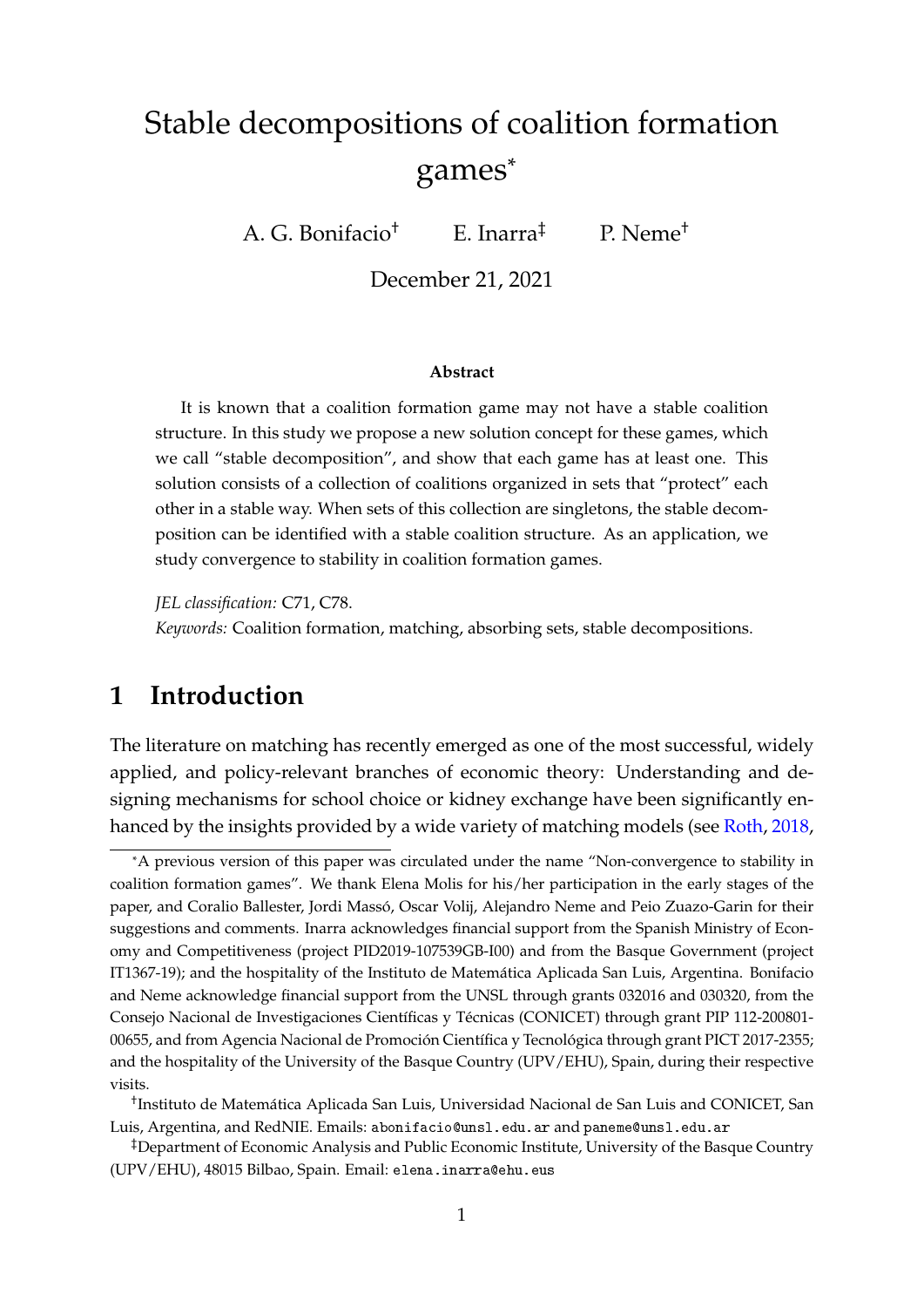and references therein). From a theoretical perspective, all these problems can be formalized as coalition formation games in which each agent has preferences over the set of coalitions in which he/she may participate. Depending on the structure of the coalitions that the agents are allowed to form, these problems include hedonic games, one-sided problems such as the roommate problem, and two-sided problems running from the classical marriage problem to many-to-one matching problems with peer effects and externalities.

One of the main goals of analyzing coalition formation games is to predict which coalitions will form and the most widely studied solution to date is that of stability. A coalition structure (i.e. a set of coalitions that partition the set of agents) is stable if it "protects" its coalitions in the following way: Whenever an agent has an incentive to deviate to a different coalition outside the structure, another agent has incentive not to allow that deviation, and thus prevents its formation. However, coalition formation games, in general, may have no stable coalition structure. The question then is whether a more general solution concept that retains the appeal of stability can be provided for situations in which there are no stable coalitions.

This paper tackles that question and provides a positive answer by introducing a novel solution concept for the entire class of coalition formation games, called *stable decomposition*. Our solution is based on the idea of protection, but applied in a more general framework.<sup>[1](#page-3-0)</sup> That is to say, instead of having a partition of the set of agents that protects their coalitions, as in a stable coalition structure, we study how a collection formed by special sets of coalitions protects its members in a way that resembles stability. One of the most important properties of our solution concept is that each coalition formation game has at least one stable decomposition, independently of whether a stable coalition structure exists or not.

The special sets in a stable decomposition, called "parties", are of three different types: (i) A set consisting of singletons; (ii) sets consisting of a unique non-single coalition; and (iii) sets consisting of several non-single coalitions, called "ring components". Ring components exhibit a robust cyclical behavior with respect to the (unanimous) preference of the agents by which one coalition is preferred to another if the first is preferred to the second by each agent at the intersection of the two coalitions.

The way in which a stable decomposition protects its parties depends on the party at hand. When the party is a ring component or a set consisting of a non-single coalition, protection of the party by the stable decomposition implies that if some agents of the party want to form a coalition that is not in the party, then another party of the decomposition prevents such a coalition from being formed. When the party is the set

<span id="page-3-0"></span><sup>&</sup>lt;sup>1</sup>The concept of stable decomposition is inspired by the notion of "stable partition" in roommate problems due to [Tan](#page-28-0) [\(1991\)](#page-28-0).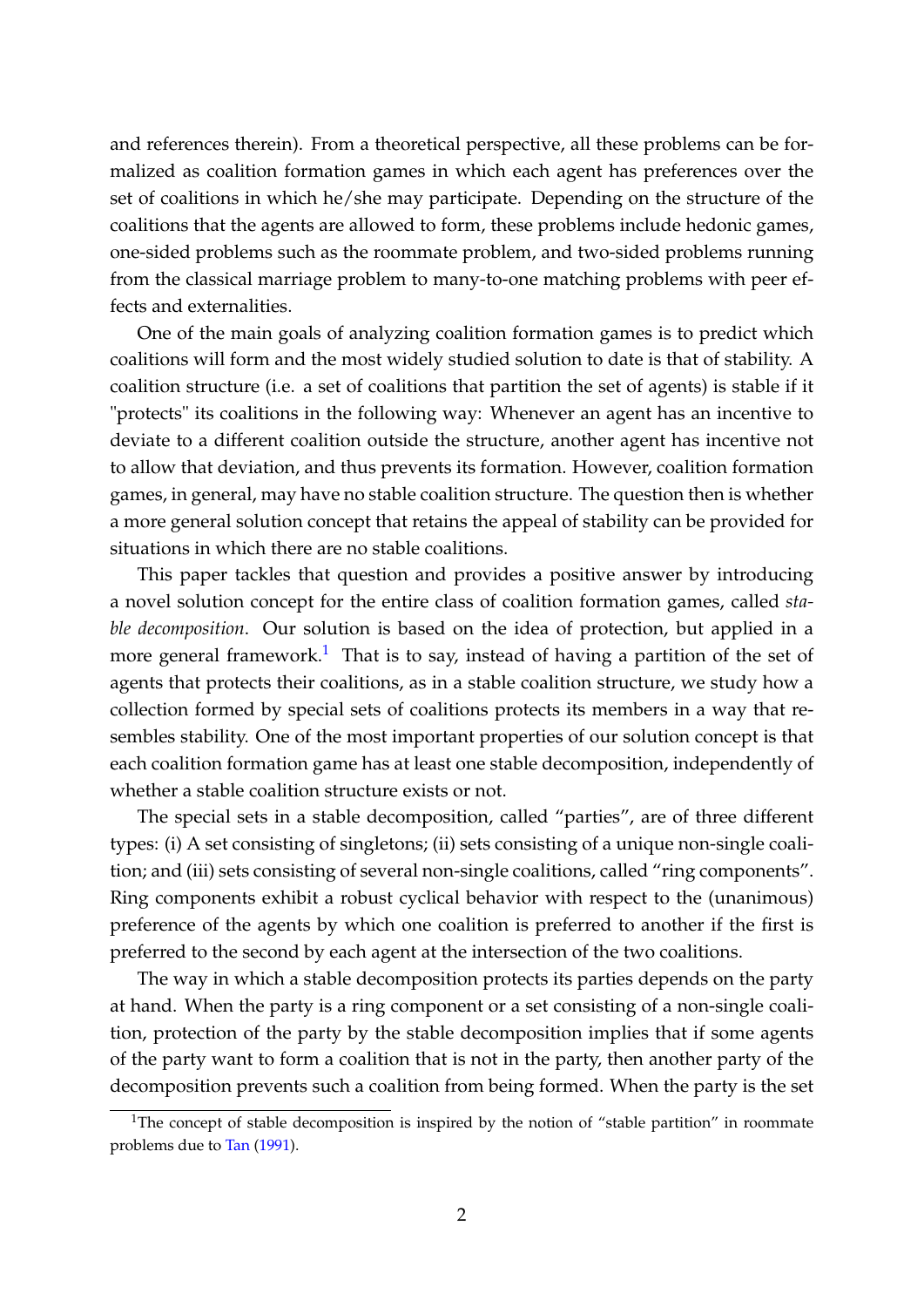consisting of singletons, protection by the stable decomposition means that no party of the decomposition prevents the formation of non-single coalitions consisting of agents in the set of singletons.

We find that a stable decomposition with no ring components can be identified with a stable coalition structure. Also, any stable coalition structure can be interpreted as a special type of stable decomposition, so our new solution concept identifies stable coalitions structures when they exist.

An important feature of our solution concept is its close link to the known solution concept of the "absorbing set".<sup>[2](#page-4-0)</sup> To formalize this solution and describe its relation to the stable decomposition solution, we first need to determine a dynamic process by means of a domination relation between coalition structures. In this paper, we adopt the standard (myopic) dynamic process which starts from a non-stable coalition structure and forms a new one containing a coalition of better-off agents, in which agents which are abandoned are single and all other coalitions remain unchanged. Given this dynamic process, an absorbing set is a minimal collection of coalition structures which, once entered throughout this dynamic process, is never left. A known result in the literature is that every coalition formation game has at least one absorbing set (see [Shenoy,](#page-28-1) [1979\)](#page-28-1). In particular, a stable coalition structure is not dominated by any other coalition structure, so it coincides with a trivial absorbing set (i.e. a singleton). By contrast, a non-trivial absorbing set is formed by several coalition structures that exhibit a cyclical behavior.

The main result of the paper presents a one to one correspondence between stable decompositions and absorbing sets: Each stable decomposition generates an absorbing set and, conversely, each absorbing set generates a stable decomposition (Theorem [1\)](#page-14-0). As a result, each coalition formation game has a stable decomposition (Corollary [1\)](#page-14-1).

The cyclical behavior of coalitions on agents' preferences has been studied through the concept of a "ring of coalitions". However, the notion of a ring is not sufficiently robust for two reasons: (i) A ring with disjoint coalitions does not always generate such behavior; and (ii) rings can overlap. To incorporate such subtleties, in our definition of stable decomposition we introduce the notion of a ring component that can be seen as the union of overlapping rings that have a joined cyclical behavior.

An auxiliary result in our paper, which is of interest in it self, is the relation between the cyclical behavior of coalitions (rings) and the cyclical behavior of coalition structures, which we call "cycles". We prove that there is a ring of coalitions if and only if there is a cycle of coalition structures (Theorem [2](#page-17-0) ). We further present an algorithm that constructs a ring of coalitions, given a cycle of coalition structures.

<span id="page-4-0"></span> $2$ As far as we know, [Schwartz](#page-28-2) [\(1970\)](#page-28-2) was the first to introduce this notion for collective decision making problems.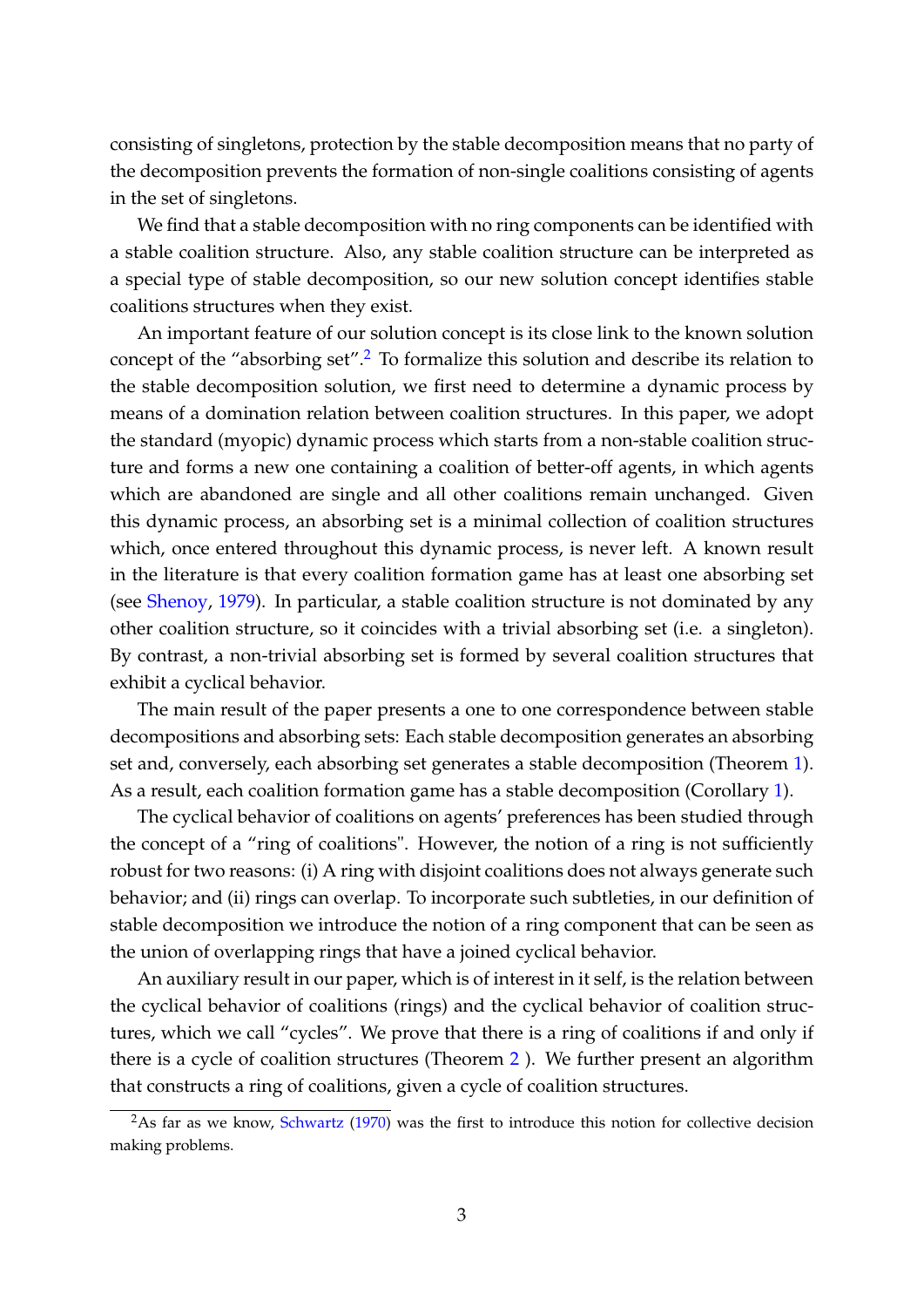In spite of presenting a one-to-one correspondence between the stable decompositions and the absorbing sets of the game (Corollary [2\)](#page-14-2), we claim that ours is a more compelling solution than that of an absorbing set. A stable decomposition is a simpler object because (unlike absorbing sets) its definition depends only on agents' preferences and not on the coalition structures, and thus does not require a dynamic process between coalition structures to be established. Furthermore, the notion of stable decomposition has more explanatory power than that of an absorbing set: It identifies the sets of non-single coalitions, ring components, responsible for the cyclical behavior between coalition structures.

Finally, we present some applications of stable decompositions in different models. In roommate problems, the notion of stable partition which is useful for identifying the existence of stable matchings is not sufficient to induce an absorbing set. [Inarra](#page-27-1) [et al.](#page-27-1) [\(2013\)](#page-27-1) identify the stable partitions that do this job, and call them maximal stable partitions. We show that our proposed of solution coincides with a maximal stable partition (Proposition [2\)](#page-19-0). In marriage problems, we show that no stable decomposition has a ring component, providing an alternative proof that the set of stable matchings is non-empty (Proposition [3\)](#page-19-1). One significant application that we discuss is the problem of convergence to stability. From a market design point of view, this formalizes particular dynamics of coalition formation that may emerge in the absence of a central planner. In cases where decentralized decision making in itself may not suffice to bring about a stable outcome, a centralized coordinating process must be imposed to that end. Decentralized processes can be formalized through the aforementioned dynamic process among coalition structures. A coalition formation game exhibits convergence to stability if, starting from any coalition structure, the dynamic process always leads towards a stable coalition structure. We find that a stable coalition formation game exhibits convergence to stability if and only if non of its stable decompositions has a ring component (Proposition [4\)](#page-20-0). This means that marriage and stable roommate problems exhibit convergence to stability (Corollaries [3](#page-21-0) and [4\)](#page-21-1).

#### **Related literature**

Our paper is related to several papers in cooperative and matching theory literature. The concept of an absorbing set has appeared in earlier publications in different contexts and under different names. As stated above, [Schwartz](#page-28-2) [\(1970\)](#page-28-2) was the first to introduce this notion. [Shenoy](#page-28-1) [\(1979,](#page-28-1) [1980\)](#page-28-3) proposed it under the name of "elementary dynamic solution" for *n*-person cooperative games. [Jackson and Watts](#page-27-2) [\(2002\)](#page-27-2) use the name "closed cycles" and [Olaizola and Valenciano](#page-27-3) [\(2014\)](#page-27-3) that of absorbing sets, and apply this solution to the network problem. $3$  Absorbing sets are analyzed by [Inarra](#page-27-1)

<span id="page-5-0"></span> $3$ [The union of absorbing sets gives the "admissible set" \(Kalai and Schmeidler,](#page-27-1) [1977\)](#page-27-4), a solution [defined for abstract systems and applied to various bargaining situations. Recently,](#page-27-1) [Demuynck et al.](#page-26-0)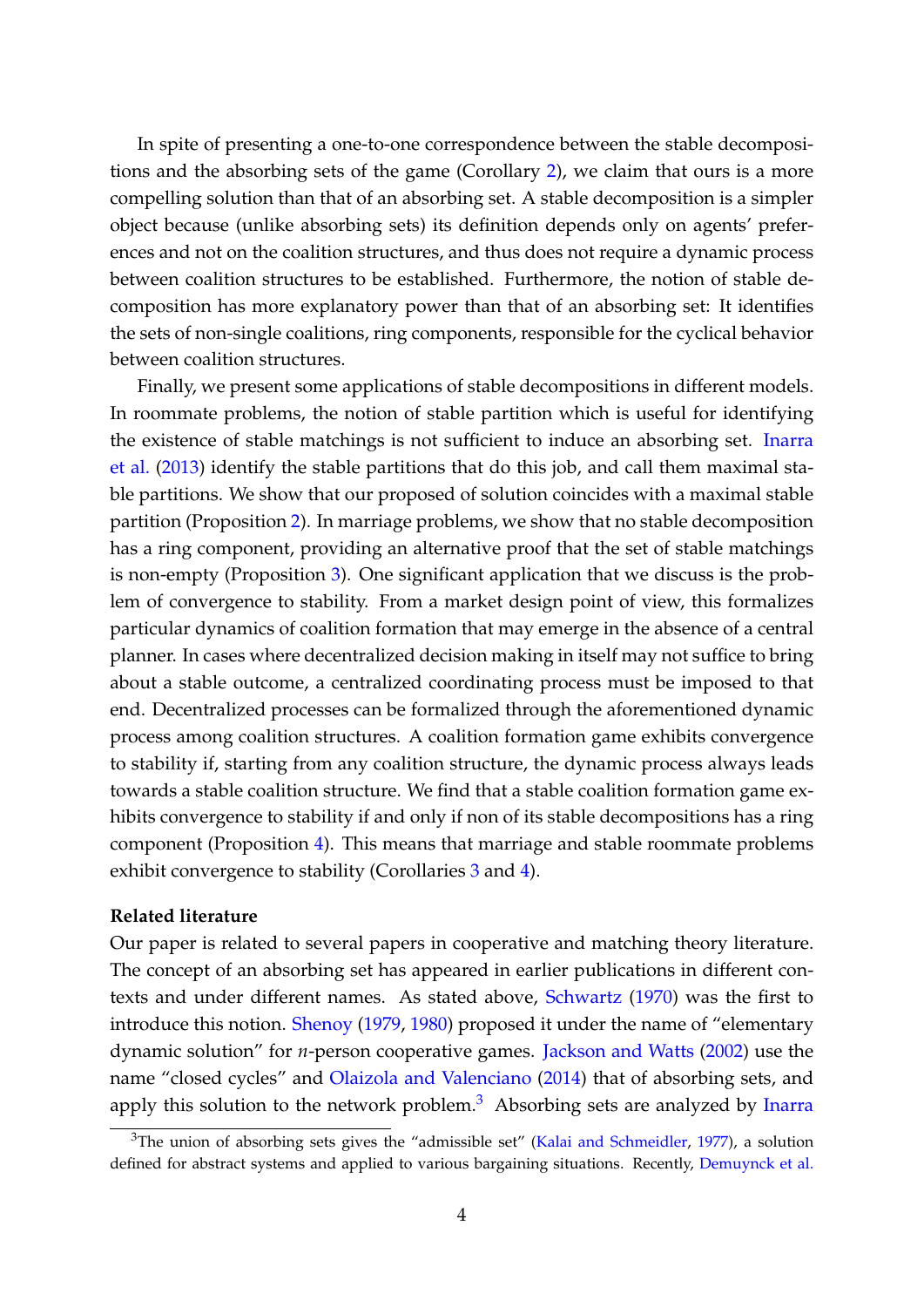[et al.](#page-27-1) [\(2013\)](#page-27-1) for the roommate problem, showing that a roommate problem has either trivial absorbing sets (stable matchings) or non-trivial absorbing sets. However, this division does not applied for most coalition formation games, where trivial and nontrivial absorbing sets frequently coexist.

It is clear that the definition of an absorbing set depends on what dynamic process is chosen. For instance, following [Knuth](#page-27-5) [\(1976\)](#page-27-5) for the marriage problem, [Tamura](#page-28-4) [\(1993\)](#page-28-4) considers problems with equal numbers of men and women, all of them mutually acceptable, in which all agents are always matched. Unlike the standard blocking dynamics, this dynamic process assumes that when a couple satisfies a blocking pair the abandoned partners also match to each other. [Knuth](#page-27-5) [\(1976\)](#page-27-5) poses the question of whether there is convergence to stability in this model and [Tamura](#page-28-4) [\(1993\)](#page-28-4) gives a counter-example in which some matchings cannot converge to any stable matching. The example shows the coexistence of five absorbing sets of cardinality one and one of cardinality sixteen.

Numerous papers have studied whether there are decentralized matching markets that converge to stability.<sup>[4](#page-6-0)</sup> [Roth and Vande Vate](#page-27-6)  $(1990)$  introduce a process for studying convergence to stability for the marriage problem and [Chung](#page-26-1) [\(2000\)](#page-26-1) generalizes that process for the roommate problem with weak preferences. Later, [Klaus and Klijn](#page-27-7) [\(2005\)](#page-27-7) extend it for many-to-one matching with couples and [Kojima and Ünver](#page-27-8) [\(2008\)](#page-27-8) for many-to-many matching problems. [Eriksson and Häggström](#page-26-2) [\(2008\)](#page-26-2) show that a stable matching can be attained by means of a decentralized market, even in cases of incomplete information. Following a different approach, [Diamantoudi et al.](#page-26-3) [\(2004\)](#page-26-3) analyze convergence to stability in the stable roommate problem with strict preferences.

The rest of the paper is organized as follows. Section [2](#page-7-0) presents the preliminaries, the dynamics of the domination relation and the notion of absorbing set. Section [3](#page-9-0) introduces the notion of the ring component and sets out the definition of stable decomposition. This notion enables us to establish our characterization result of the solution in terms of absorbing sets. We also analyze the relation between rings of coalitions and cycles of coalition structures. Section [4](#page-17-1) contains applications of our results to the marriage and roommate problems and to convergence to stability. Some concluding remarks are presented in Section [5.](#page-21-2) Finally, Appendix [A](#page-22-0) contains some lemmata and proofs omitted in the main text.

[<sup>\(2019\)</sup>](#page-26-0) define the "myopic stable set" in a very general class of social environments and study its relation to other solution concepts.

<span id="page-6-0"></span><sup>&</sup>lt;sup>4</sup>There is also an unpublished manuscript by  $Pápai (2003)$  $Pápai (2003)$  $Pápai (2003)$  that addresses this problem.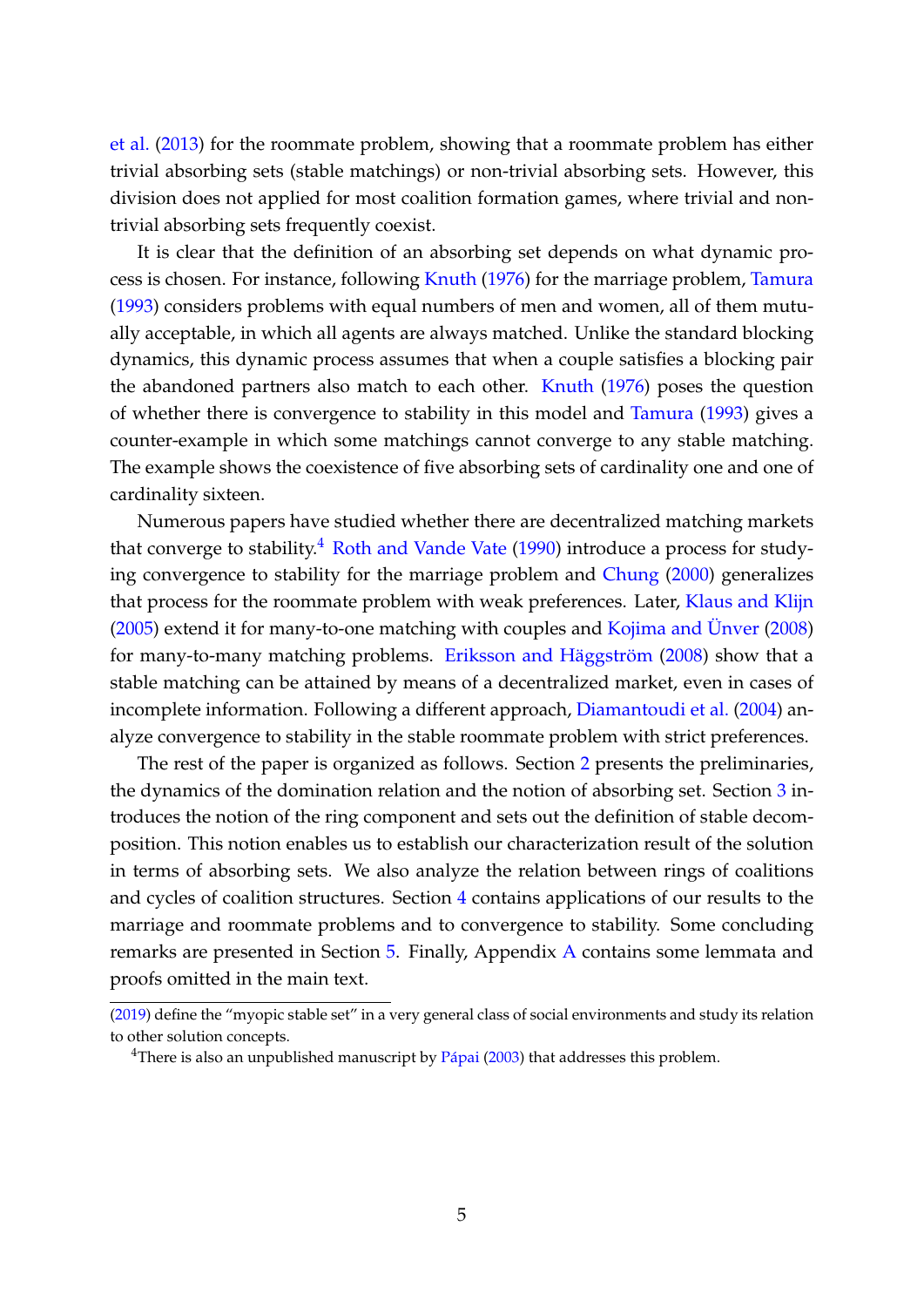## <span id="page-7-0"></span>**2 Preliminaries**

In this section we present the notation, the domination relation and the absorbing sets induced by it. Let  $N = \{1, \ldots, n\}$  be a finite set of *agents*. A non-empty subset C of *N* is called a *coalition*. Each agent *i* ∈ *N* has a strict, transitive *preference relation* over the set of coalitions to which he/she belongs, denoted by  $\succ_i$ . Given coalitions *C* and *C*<sup> $'$ </sup>, when agent *i* ∈ *C* ∩ *C*<sup> $'$ </sup> prefers coalition *C* to *C*<sup> $'$ </sup> we write *C* ≻<sub>*i*</sub> *C*<sup> $'$ </sup>. We say that *C is (unanimously) preferred to*  $C'$ , and write  $C \succ C'$ , if  $C \succ_i C'$  for each  $i \in C' \cap C$ .

A preference profile ≻*N*=  $(\succ_i)_{i \in N}$  defines a *coalition formation game* which is denoted by  $(N, \succ_N)$ . Let  $S = \{\{i\} : i \in N\}$  be the set of singletons and  $K = \{C \in$  $2^N\setminus\mathcal{S}:C\succ_i\{i\}$  for each  $i\in N\}$  be the set of *permissible* coalitions of game  $(N,\succ_N).$   $^5$  $^5$ Let Π denote the set of partitions of *N* formed by permissible coalitions or singletons, which we call *coalition structures.* A generic element of Π is denoted by *π*. For each  $\pi \in \Pi$ ,  $\pi(i)$  denotes the coalition in  $\pi$  that contains agent *i*.

Let  $\mathcal{B} \subseteq \mathcal{K} \cup \mathcal{S}$  be a collection of coalitions. Let  $|\mathcal{B}|_{\mathcal{K}}$  denote the number of nonsingle coalitions included in B, i.e.,  $|\mathcal{B}|_K = |\{C : C \in \mathcal{B} \cap \mathcal{K}\}|$ . A set  $\mathcal{M}(\mathcal{B}) \subseteq \mathcal{B} \cap \mathcal{K}$  is *maximal for* B:

(i) If  $C, C' \in \mathcal{M}(\mathcal{B})$  implies  $C \cap C' = \emptyset$ .

(ii) If there is  $C \in (\mathcal{B} \cap \mathcal{K}) \setminus \mathcal{M}(\mathcal{B})$ , then there is  $C' \in \mathcal{M}(\mathcal{B})$  such that  $C \cap C' \neq \emptyset$ .

Notice that, for any coalition structure  $\pi \in \Pi$ , there is a unique maximal set  $\mathcal{M}(\pi)$ consisting of all its non-single coalitions.[6](#page-7-2)

Given a collection of non-single coalitions  $\mathcal{B} \subset \mathcal{K}$  and a coalition  $C \in \mathcal{K} \setminus \mathcal{B}$ , we say that *C* breaks *B* if there is a maximal set  $M(\mathcal{B})$  such that:

- (i) there is a coalition  $C' \in \mathcal{M}(\mathcal{B})$  such that  $C \cap C' \neq \emptyset$ , and
- (ii)  $C \succ C''$  for each  $C'' \in \mathcal{M}(\mathcal{B})$  with  $C'' \cap C \neq \emptyset$ .

Furthermore, given coalition structure  $\pi$  and a coalition  $C \in \mathcal{K} \setminus \pi$ , we say that *C* blocks  $\pi$  if  $C \succ \pi(i)$  for each  $i \in C$ . This is equivalent to saying that either (i) C breaks the collection of non-single coalitions of *π*; or (ii) agents in *C* are singles in *π*, i.e.  $\pi(i) = \{i\}$  for each  $i \in C$ .<sup>[7](#page-7-3)</sup>

The main solution concept for a coalition formation game is that of stability, namely a coalition structure that is immune to deviation of coalitions. In such games, a coalition structure  $\pi \in \Pi$  is *stable* if the existence of  $C \in \mathcal{K}$  and  $i \in C$  such that  $C \succ_i \pi(i)$ 

<span id="page-7-2"></span><span id="page-7-1"></span><sup>&</sup>lt;sup>5</sup>Throughout the paper  $2^N$  denotes the collection of non-empty subsets of *N*.

<sup>&</sup>lt;sup>6</sup>Here we only consider coalition structures different from that which fulfills  $\pi(i) = \{i\}$  for each *i* ∈ *N*.

<span id="page-7-3"></span><sup>7</sup>From now on, when *C* breaks a collection of non-single coalitions of *π*, we simply say that *C breaks π*.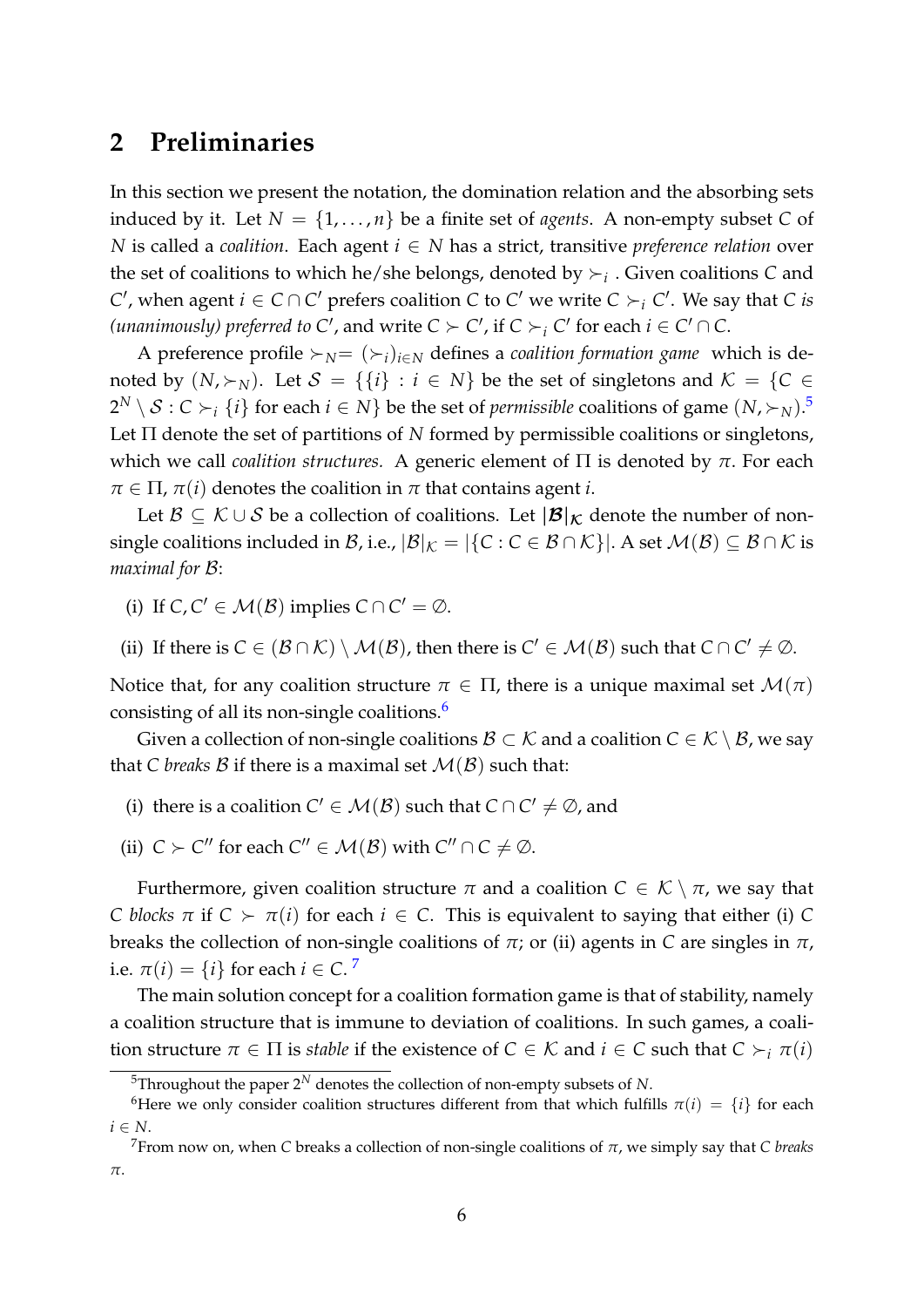implies the existence of  $j \in C$  such that  $\pi(j) \succ_j C$ . Hereafter, a stable coalition structure is denoted by  $\pi^N$ .

#### **2.1 The domination dynamics**

As mentioned above, a stable coalition structure is immune to any coalitional deviation. But if a coalition structure is not stable then its blocking by a coalition does not specify its transformation into a new coalition structure. However, once a coalition structure has been blocked there is no single way to define how the new coalition structure emerges. If one or more agents leave a coalition, what happens to the remaining agents? Do they become singletons or do they remain together? [Hart and](#page-27-10) [Kurz](#page-27-10) [\(1983\)](#page-27-10) argue that if a coalition is understood as an agreement of all its members and then some agents leave, the agreement breaks down and the remaining agents become singletons. In our analysis this interpretation fits well, because our modeling only considers permissible coalitions and singletons, and the coalition of abandoned agents might not be permissible once a new coalition is formed.

<span id="page-8-0"></span>**Definition 1** Let  $(N, \succ_N)$  be a coalition formation game. The **domination relation**  $\gg$  over  $\Pi$  *is defined as follows:*  $\pi' \gg \pi$  *if and only if there is*  $C \in \mathcal{K}$  *such that* 

*(i)*  $C \in \pi'$  and  $C \succ \pi(i)$  for each  $i \in C$ ,

*(ii) for each*  $C' \in \pi$  *such that*  $C' \cap C \neq \emptyset$ ,  $\pi'(j) = \{j\}$  *for each*  $j \in C' \setminus C$ ,

*(iii) for each*  $C' \in \pi$  *such that*  $C' \cap C = \emptyset$ ,  $C' \in \pi'$ *.* 

*To stress the role of coalition C,*  $\pi'$  *is said to dominate*  $\pi$  *via C, and*  $\pi' \gg \pi$  *via C is written.* 

Condition (i) says that each agent *i* of coalition *C* improves in *π* ′ with respect to his/her position in  $\pi$ . Condition (ii) says that coalitions from which one or more agents depart break into singletons in  $\pi'$ . Condition (iii) says that the coalitions that do not suffer any departure in  $\pi$ , remain unchanged in  $\pi'$ . Notice that the domination relation  $\gg$ implies that agents behave myopically, in the sense that they take the decision about blocking a coalition structure by considering just the resulting coalition, i.e. they are unable to foresee their positions even one step ahead.

**Remark 1** *The domination relation* ≫ *is irreflexive, antisymmetric and not necessarily transitive.*

Given  $\gg$ , let  $\gg^T$  be the *transitive closure* of  $\gg$ . That is,  $\pi' \gg^T \pi$  if and only if there is a finite sequence of coalition structures  $\pi = \pi^0, \pi^1, \ldots, \pi^J = \pi'$  such that, for all  $j \in \{1, ..., J\}$ ,  $\pi^{j} \gg \pi^{j-1}$ .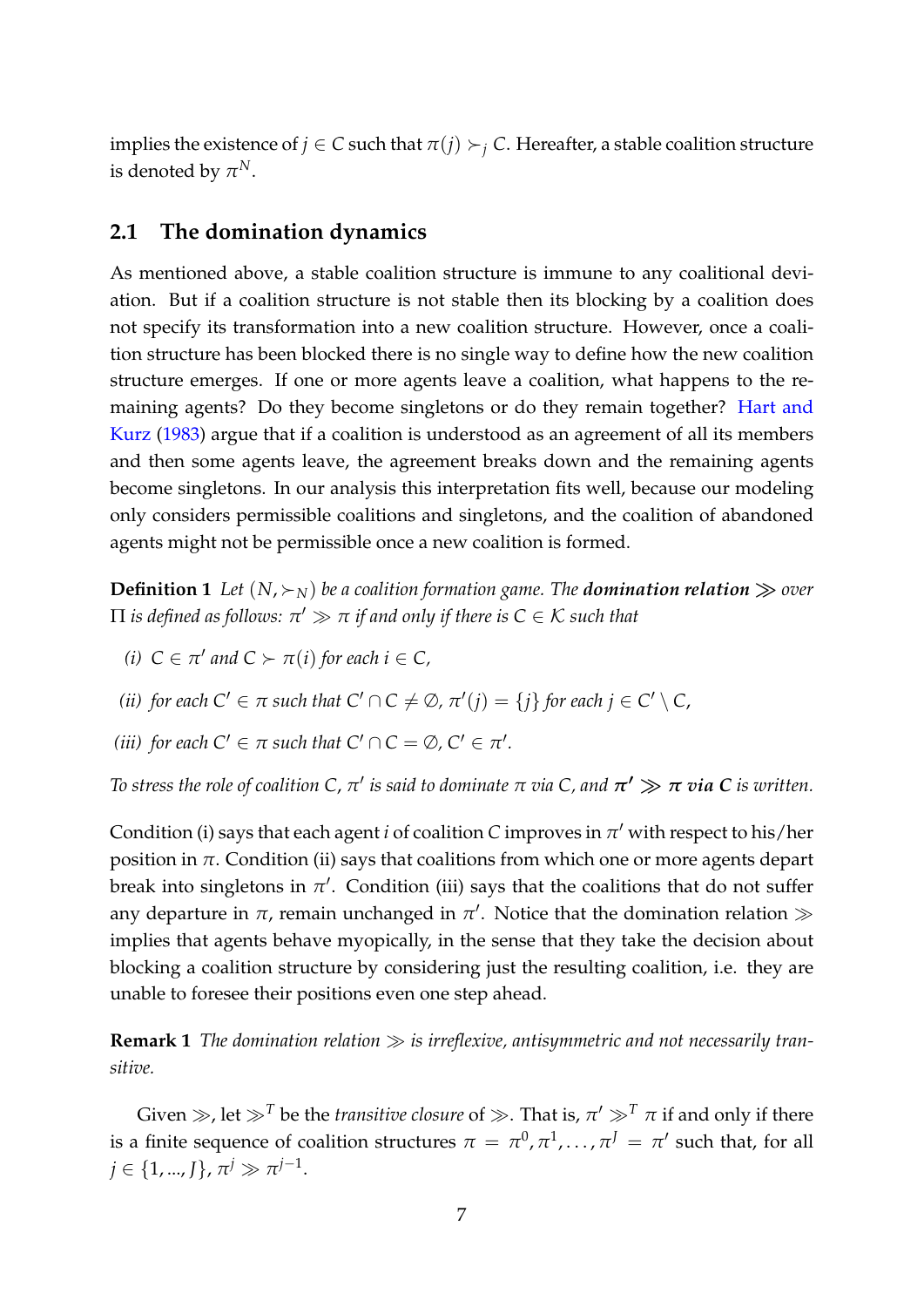#### **2.2 Absorbing sets**

An absorbing set is a minimal set of coalition structures that, once entered through the domination relation, is never left. Formally,

<span id="page-9-2"></span>**Definition 2** Let  $(N, \succ_N)$  be a coalition formation game. A non-empty set of coalition struc $t$ ures  $\mathcal{A}\subseteq \Pi$  is an  $\boldsymbol{a}$ bsorbing set whenever for each  $\pi\in \mathcal{A}$  and each  $\pi'\in \Pi\setminus\{\pi\}$ ,

 $\pi' \gg^T \pi$  *if and only if*  $\pi' \in A$ .

*If*  $|A| \geq 3$ , A *is said to be a non-trivial absorbing set.* Otherwise, the absorbing set is *trivial.*

Notice that coalition structures in  ${\cal A}$  are symmetrically connected by the relation  $\gg^T$ , and that no coalition structure in  $A$  is dominated by a coalition structure not in that set. Next, we introduce a remark containing five facts about absorbing sets.

<span id="page-9-1"></span>**Remark 2** *Facts on absorbing sets.*

- *(i) Each coalition formation game has an absorbing set.*
- *(ii)* An absorbing set A contains no stable coalition structure if and only if  $|A| \geq 3$ .
- *(iii)*  $\,\pi^N$  *is a stable coalition structure if and only if*  $\{\pi^N\}$  *is an absorbing set.*
- *(iv)* For each non-stable coalition structure  $\pi \in \Pi$ , there are an absorbing set A and a coali*tion structure*  $\pi' \in A$  *such that*  $\pi' \gg^T \pi$ *.*
- *(v)* For each absorbing set A, either  $|A| = 1$  or  $|A| \geq 3$ .

Remark [2](#page-9-1) (i) follows from Definition [2](#page-9-2) and the finiteness of Π. (ii) is implied by the antisymmetry of  $\gg$ . Remark [2](#page-9-1) (iii) recalls that each stable coalition structure is in itself an absorbing set. Remark [2](#page-9-1) (iv) says that from any non-stable coalition structure there is a finite sequence of such structures that reaches a coalition structure of an absorbing set (this property is called outer stability in [Kalai and Schmeidler](#page-27-4) [\(1977\)](#page-27-4)). Remark [2](#page-9-1) (v) is straightforwardly implied by (i) and (ii).

## <span id="page-9-0"></span>**3 Stable decomposition**

In this section we present a new solution concept for the entire class of coalition formation games. We find that our proposed solution always exists and can be characterized in terms of absorbing sets. Furthermore, when the game has stable coalition structures, they can be identified with solutions of our type. First, we present the key ingredient for defining such a solution, which generalizes the well-known concept of a ring of coalitions.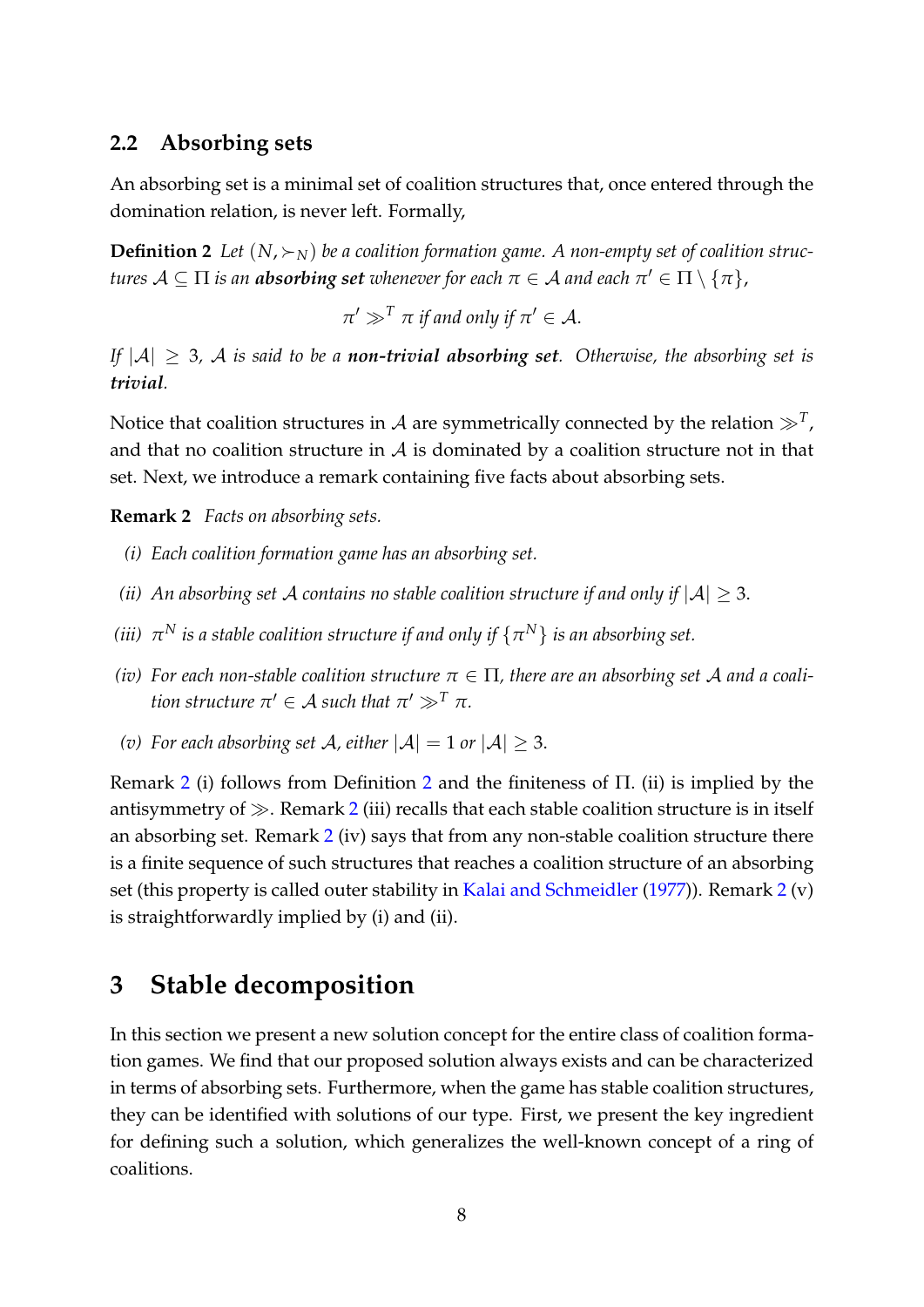#### **3.1 Ring components**

A ring of coalitions is an ordered set of non-single coalitions that behaves cyclically, i.e., for each pair of consecutive coalitions of the ordered set the successor coalition is preferred to its predecessor. Formally,

**Definition 3** An ordered set of non-single coalitions  $(R_1, \ldots, R_I) \subseteq K$ , with  $I \geq 3$ , is a **ring** *if*  $R_{j+1} > R_j$  for  $j = 1, \ldots, J$  subscript modulo J.

For the sake of convenience, we sometimes identify a ring with the non-ordered set of its coalitions,  $\mathcal{R} = \{R_1, \ldots, R_I\}$ , and refer to coalitions in  $\mathcal R$  as *ring coalitions*. Notice that the definition of a ring requires that all agents at the intersection of two consecutive ring coalitions should better of  $\frac{8}{5}$  $\frac{8}{5}$  $\frac{8}{5}$ 

A ring of coalitions is not a robust enough notion because in a coalition formation game: (i) there may be multiple rings and some of them may overlap; and (ii) some rings may have a maximal set of coalitions that cannot be broken by any other ring coalition. To address these issues, we present the notion of a "ring component".

<span id="page-10-2"></span>**Definition 4** *A ring component*  $RC$  *is a subset of*  $K$  *with*  $|RC|_K \geq 3$  *satisfying:* 

- *(i)*  $R$  ≻<sup>*T*</sup>  $R'$  for each pair  $R, R' \in RC$  with  $R \neq R'$ ,<sup>[9](#page-10-1)</sup>
- *(ii)* for each maximal set  $M(RC)$  there is  $R \in RC \setminus M(RC)$  such that R breaks  $M(RC)$ .

Thus, a ring component is a collection of rings such that: (i) each coalition in the collection is transitively preferred to any other coalition in the collection; and (ii) each maximal set of coalitions of the ring component is broken by a coalition of the collection.

| 1   | 2   | 3   |     | 5  | 6   |     |
|-----|-----|-----|-----|----|-----|-----|
| 12  | 23  | 34  | 467 | 15 | 67  | 467 |
| 123 | 123 | 123 | 45  | 45 | 467 | 67  |
| 15  | 12  | 23  | 34  | 5  | 6   |     |
| 1   | 2   | 3   | 4   |    |     |     |

<span id="page-10-3"></span>**Example 1** *Consider the game given by the following table:*

<span id="page-10-0"></span><sup>8</sup>There are several ways of defining rings of coalitions. [Pycia](#page-27-11)  $(2012)$  and [Inal](#page-27-12)  $(2015)$  define cyclicity among coalitions by requiring that only one agent at the intersection of two consecutive coalitions strictly prefer the first of them to the second. In both these definitions, unlike ours, other members of two consecutive coalitions can oppose the transition from one coalition to the next.

<span id="page-10-1"></span><sup>9</sup>Here  $\succ$ <sup>*T*</sup> denotes the transitive closure of relation  $\succ$ .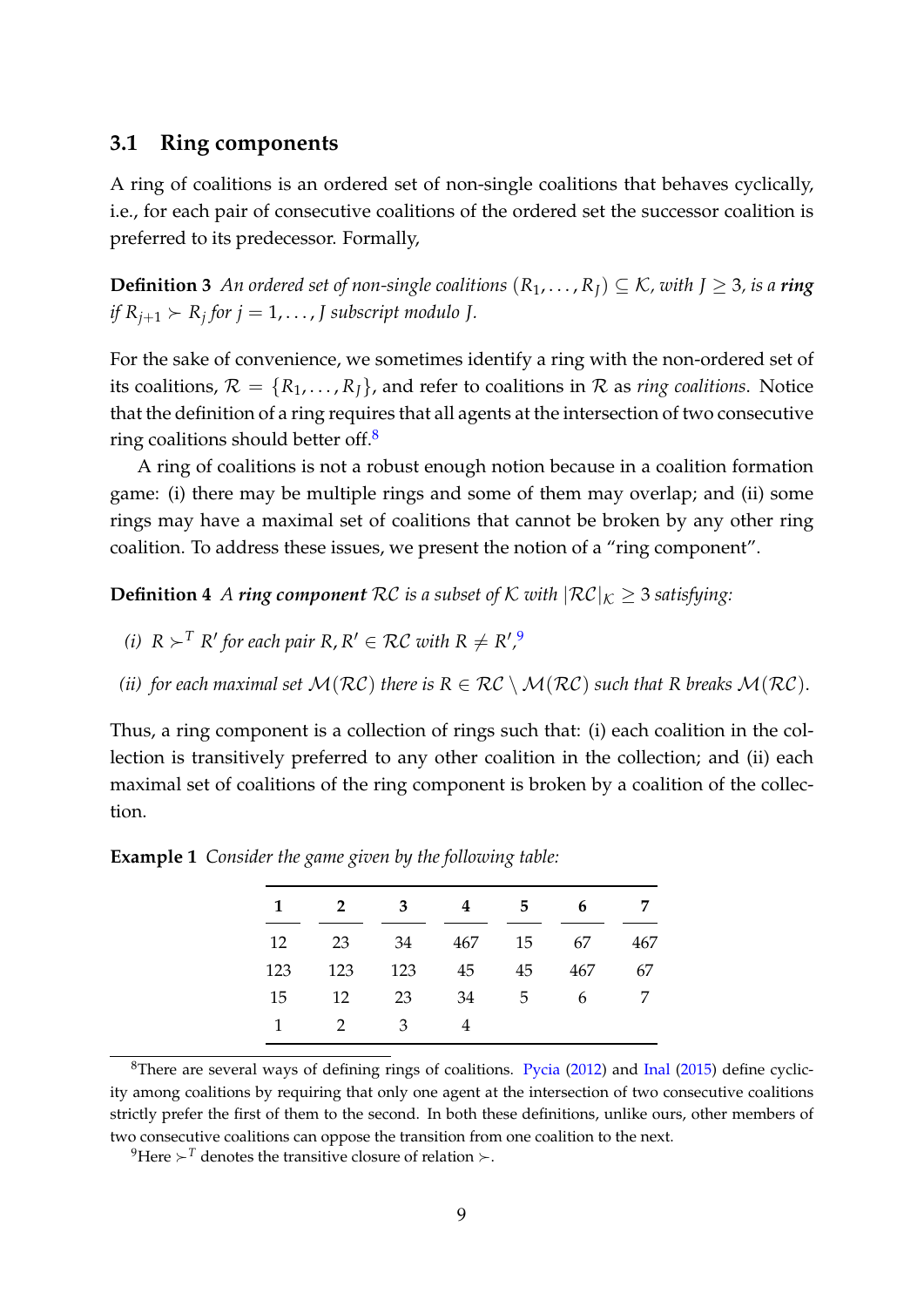*In this game there are two rings:*{15, 12, 23, 34, 45} *and* {15, 123, 34, 45}*. Ring* {15, 13, 12, 23, 34, 45} *meets both conditions of Definition [4](#page-10-2) and is thus a ring component. However ring* {15, 123, 34, 45} *does not meet condition (ii) of Definition [4](#page-10-2) because, for instance, the maximal set* {123, 45} *cannot be broken. Moreover, their union satisfies condition (i) but not condition (ii) because, again,*  $\{123, 45\}$  *cannot be broken.*  $\diamondsuit$ 

Two types of ring components can be distinguished according to how their maximal sets behave. We say that a ring component RC is *simple* if for each maximal set  $M(RC)$  and each coalition  $R \in RC$  such that R breaks  $M(RC)$  there is only one  $R' \in \mathcal{M}(\mathcal{RC})$  such that  $R \cap R' \neq \emptyset$ . Otherwise,  $\mathcal{RC}$  is *not simple*. The following two examples illustrate the two types of ring components.

**Example 1 (Continued)** In Example [1,](#page-10-3) the unique ring component is  $RC = \{12, 23, 34, 45, 15\}$ *and its maximal sets are* {12, 34}, {12, 45}, {23, 45}, {23, 15}*, and* {34, 15}. *It is easy to see that each coalition in* RC *that breaks a maximal set has a non-empty intersection with only one coalition of the maximal set, so*  $RC$  *is simple.*  $\Diamond$ 

<span id="page-11-0"></span>**Example 2** *Consider the game given by the following table:*

|           | $2^{\circ}$ | $\overline{\mathbf{3}}$ | 4 | 5 <sub>5</sub>     | $6\overline{6}$ | $\overline{7}$ | 8   |
|-----------|-------------|-------------------------|---|--------------------|-----------------|----------------|-----|
| 12        | 23          |                         |   | 356 145 356 678 78 |                 |                | 678 |
| 145       | 12          | 23                      |   | 46 145             | 46              | 678            | 78  |
| $1 \quad$ | 2 3         |                         |   | 4 5                | 356             | 7              | 8   |
|           |             |                         |   |                    | 6               |                |     |

*The unique ring component is*  $\mathcal{RC} = \{145, 12, 23, 356, 46\}$  *and its maximal sets are*  $\{145, 23\}$ , {12, 356}, {12, 46}, *and* {23, 46}*. Notice that the maximal set* {145, 23} *is broken by coalition* 356 *that has non-empty intersection with coalitions* 145 *and* 23*. Then,* RC *is not simple.* ♢

#### **3.2 A new general solution concept**

Inspired by the idea of the "stable partition" introduced by [Tan](#page-28-0) [\(1991\)](#page-28-0) for roommate problems, we next present our solution concept for general coalition formation games, which we call "stable decomposition". This concept applies the idea of "protection" not to coalitions but to special sets of coalitions that we call "parties". A stable decomposition, then, is a collection of parties that involves every agent of the game and that protects its parties. This means that if an external coalition breaks a party, then another party of the decomposition "prevents the formation" of such an external coalition. Below we give precise definitions of all the notions involved in our solution concept.

Formally, a set of coalitions  $\mathcal{B} \subset \mathcal{K} \cup \mathcal{S}$  is a *party* if one of the following conditions holds: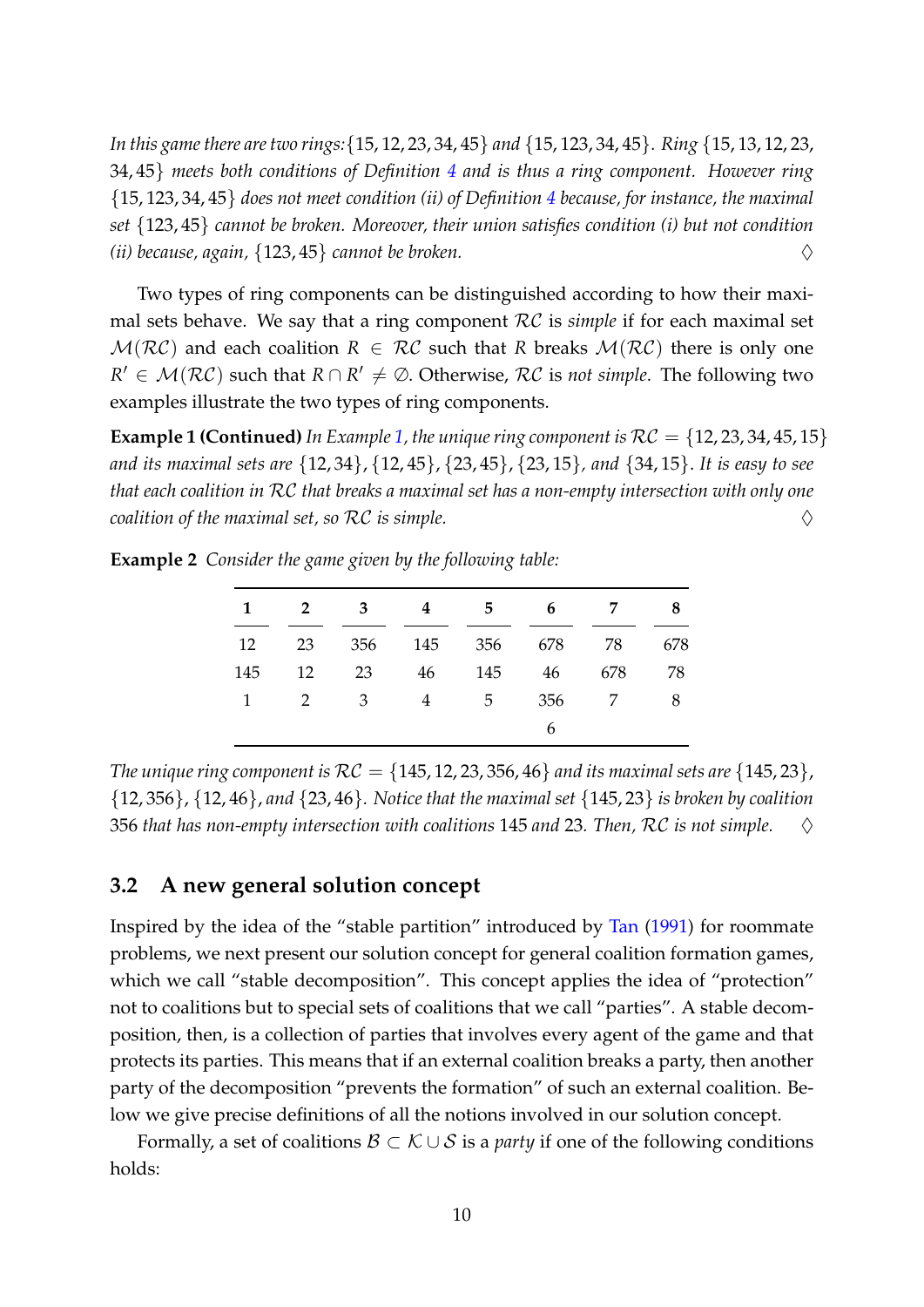- (i)  $\mathcal{B} \subset \mathcal{S}$ ,
- (ii)  $\mathcal{B} \subset \mathcal{K}$  and  $|\mathcal{B}|_{\mathcal{K}} = 1$ ,
- (iii)  $\beta$  is a ring component.

Given a ring component  $RC$ , its *compact collection*  $C(RC)$  is defined as follows. If  $RC$ is simple, then  $C(\mathcal{RC})$  is equal to the collection of maximal sets of  $\mathcal{RC}$ . If  $\mathcal{RC}$  is not simple, then  $C(\mathcal{RC}) = \{\{R\} : R \in \mathcal{RC}\}.$ 

Now, given a party *B* ⊂ *K* and a coalition *C* ∈ *K* \ *B* such that *N*(*B*) ∩ *C* ≠ ∅, we say that B *impedes coalition* C to be formed if: $^{10}$  $^{10}$  $^{10}$ 

- (i)  $\mathcal{B} = \{C'\}$  and there is an agent  $i \in C' \cap C$  such that  $C' \succ_i C$ , or
- (ii) B is a ring component and for each  $\mathcal{E} \in \mathcal{C}(\mathcal{B})$  there are a coalition  $C' \in \mathcal{E}$  with  $C' \cap C \neq \emptyset$  and an agent  $i \in C' \cap C$  such that  $C' \succ_i C$ .

Condition (i) states that when a party is formed by only one coalition, there is an agent that prefers to stay in the coalition of the party rather than move to the external coalition. Condition (ii) says that when the party is a ring component, for each set of the compact collection of the ring component there is an agent that belongs to a coalition in that set that prefers to stay in that coalition rather than move to the external coalition. Notice that when a ring component is simple the maximal sets of the ring component are the objects that prevent the formation of external coalitions, but if the ring component is not simple the individual coalitions of the ring component are the objects that prevent the formation of external coalitions.

Given a party  $\mathcal B$ , denote by  $N(\mathcal B)$  the set of agents that belong to (at least) one coalition in B, that is,  $N(B) \equiv \bigcup_{C \in B} C$ . A collection of parties  $\{B_1, \ldots, B_L\}$  partitions *N* if  $\{N(\mathcal{B}_1), \ldots, N(\mathcal{B}_L)\}\$  forms a partition of *N*. Furthermore, given a party  $\beta$  and a collection of parties  $\mathcal D$  that partitions *N*, *B* is said to be protected by  $\mathcal D$  if for each coalition *C* that breaks *B* there is  $B' \in \mathcal{D}$  such that *B'* prevents *C* from being formed.<sup>[11](#page-12-1)</sup> Our solution concept for coalition formation games can now be defined.

**Definition 5** *A stable decomposition* is a collection of parties  $\mathcal D$  that partitions N and *satisfies the following:*

- <span id="page-12-2"></span>*(i)* Each  $\mathcal{B} \in \mathcal{D}$  such that  $\mathcal{B} \subset \mathcal{K}$  is protected by  $\mathcal{D}$ .
- (*ii*) There is at most one  $\mathcal{B}^\star \in \mathcal{D}$  such that  $\mathcal{B}^\star \subset \mathcal{S}$ . Moreover, for each party  $\mathcal{B}' \subset \mathcal{K}$  with  $N(\mathcal{B}') \subseteq N(\mathcal{B}^{\star}), \mathcal{B}'$  is not protected by  $\mathcal{D}$ .

<span id="page-12-0"></span><sup>&</sup>lt;sup>10</sup>From now on, if there is no confusions we sometimes write B with  $|\mathcal{B}|_K > 1$  instead of RC to denote a ring component.

<span id="page-12-1"></span><sup>&</sup>lt;sup>11</sup>Notice that party *B* need not be included in  $\mathcal{D}$ .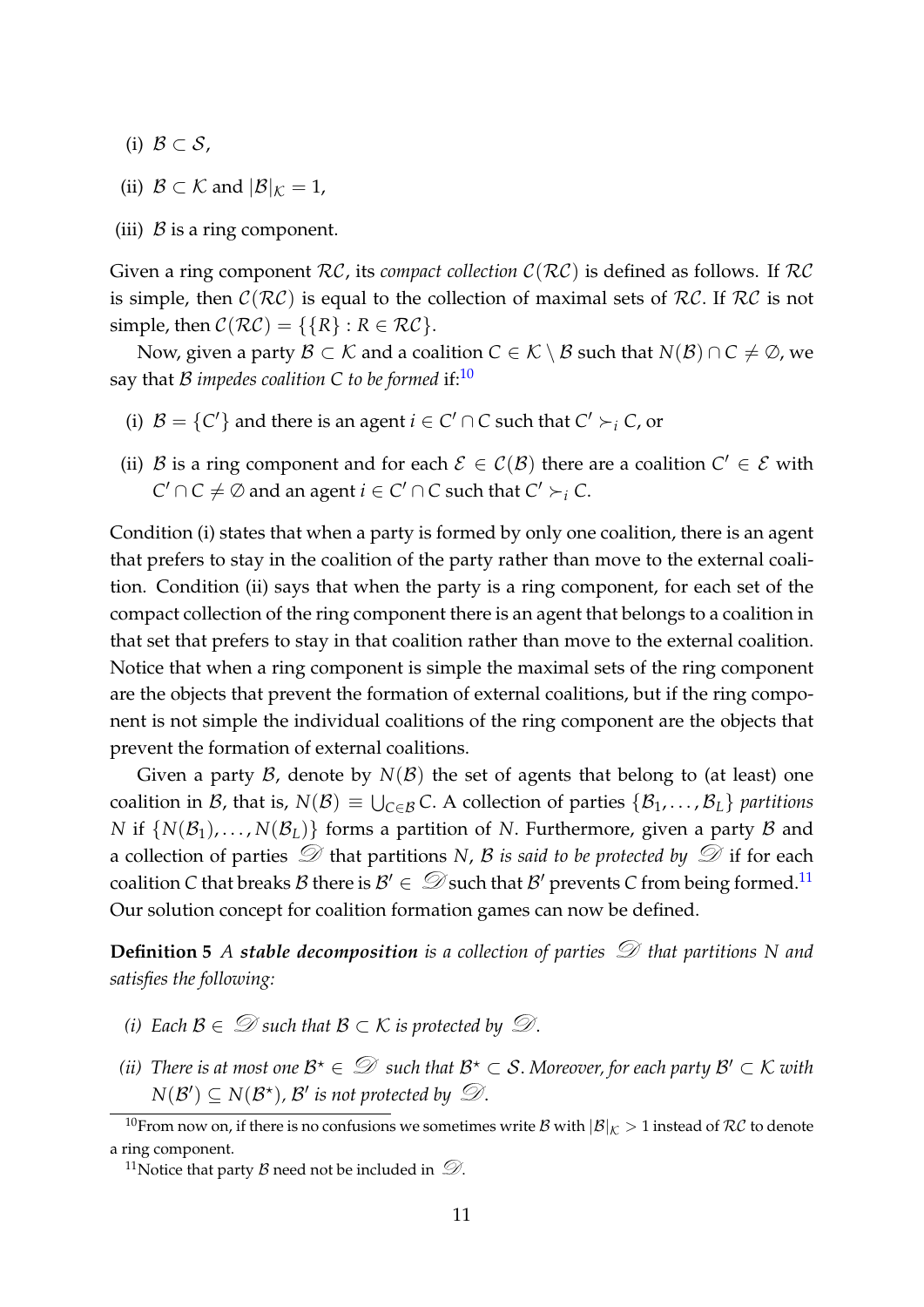Condition (i) is the stability condition within parties in  $\mathcal D$ . Condition (ii) does not allow the formation of parties formed solely by the agents in party  $B^*$ . The reason for this exclusion is that those parties cannot be protected by  $\mathcal{D}$ .

<span id="page-13-0"></span>**Remark 3** When  $\mathcal{D}$  is such that each  $\mathcal{B} \in \mathcal{D}$  satisfies  $|\mathcal{B}|_K \leq 1$ , a stable decomposition  $c$ an be identified with a stable coalition structure. Moreover, if  $\pi^N = \{ \mathsf{C}_1, \dots, \mathsf{C}_L \}$  is a stable *coalition structure then*  $\mathcal D$  *is set as follows. Assume w.l.o.g. that the first k coalitions of*  $\pi^N$ *with*  $k \leq L$  satisfy the requirement that  $C_k \in \mathcal{K}$  and the remaining coalitions belong to S. *Thus,*

$$
\mathcal{D} = \{\{C_1\}, \ldots, \{C_k\}, \{C_{k+1}, \ldots, C_L\}\}\
$$

*is a stable decomposition.*

The following definition singles out a special type of coalition structure induced by a stable decomposition.

**Definition 6** Let  $\mathcal{D}$  be a stable decomposition. A  $\mathcal{D}$  – coalition structure is a coalition *structure*  $\pi$   $\otimes$  *such that:* 

- *(i) for each*  $B \in \mathcal{D}$  *with*  $|B|_K \leq 1$ ,  $\pi \mathcal{D} \cap B = B$ ,
- *(ii) for each*  $B \in \mathcal{D}$  *with*  $|B|_K \geq 3$ ,  $\pi \mathcal{D} \cap B = \mathcal{E}$  *for some*  $\mathcal{E}$  *in*  $C(B)$ *. Furthermore,*  $\pi \varnothing (i) = \{i\}$  for each  $i \in N(\mathcal{B}) \setminus N(\mathcal{E})$ .

Condition (i) says that each party of  $\mathcal D$  that is not a ring component must be included in the  $\mathcal{D}$  – coalition structure. Condition (ii) says that for each party that is a ring component, the  $\mathcal{D}$  – coalition structure includes a set of its compact collection and the rest of the agents of the ring component are single in this coalition structure.

Given a stable decomposition  $\mathcal D$  and a  $\mathcal D$  – coalition structure  $\pi \mathfrak \varnothing$ , the *set generated by*  $\pi_{\mathcal{D}}$ , denoted by  $\mathcal{A}_{\mathcal{D}}$ , is the set formed by  $\pi_{\mathcal{D}}$  together with all the coalition structures that transitively dominate it. Formally,

$$
\mathcal{A}_{\mathcal{D}} \equiv \{\pi_{\mathcal{D}}\} \cup \{\pi \in \Pi : \pi \gg^T \pi_{\mathcal{D}}\}.
$$

The following result states that each set generated by a  $\mathcal{D}-$  coalition structure is actually an absorbing set.

<span id="page-13-1"></span>**Proposition 1** *If*  $\mathcal D$  *is a stable decomposition, then*  $A_{\mathcal D}$  *is an absorbing set. Furthermore, if there is a ring component in*  $\mathcal{D}$ ,  $\mathcal{A}_{\mathcal{D}}$  *is a non-trivial absorbing set.* 

*Proof.* See proof in Appendix [A.](#page-22-0) □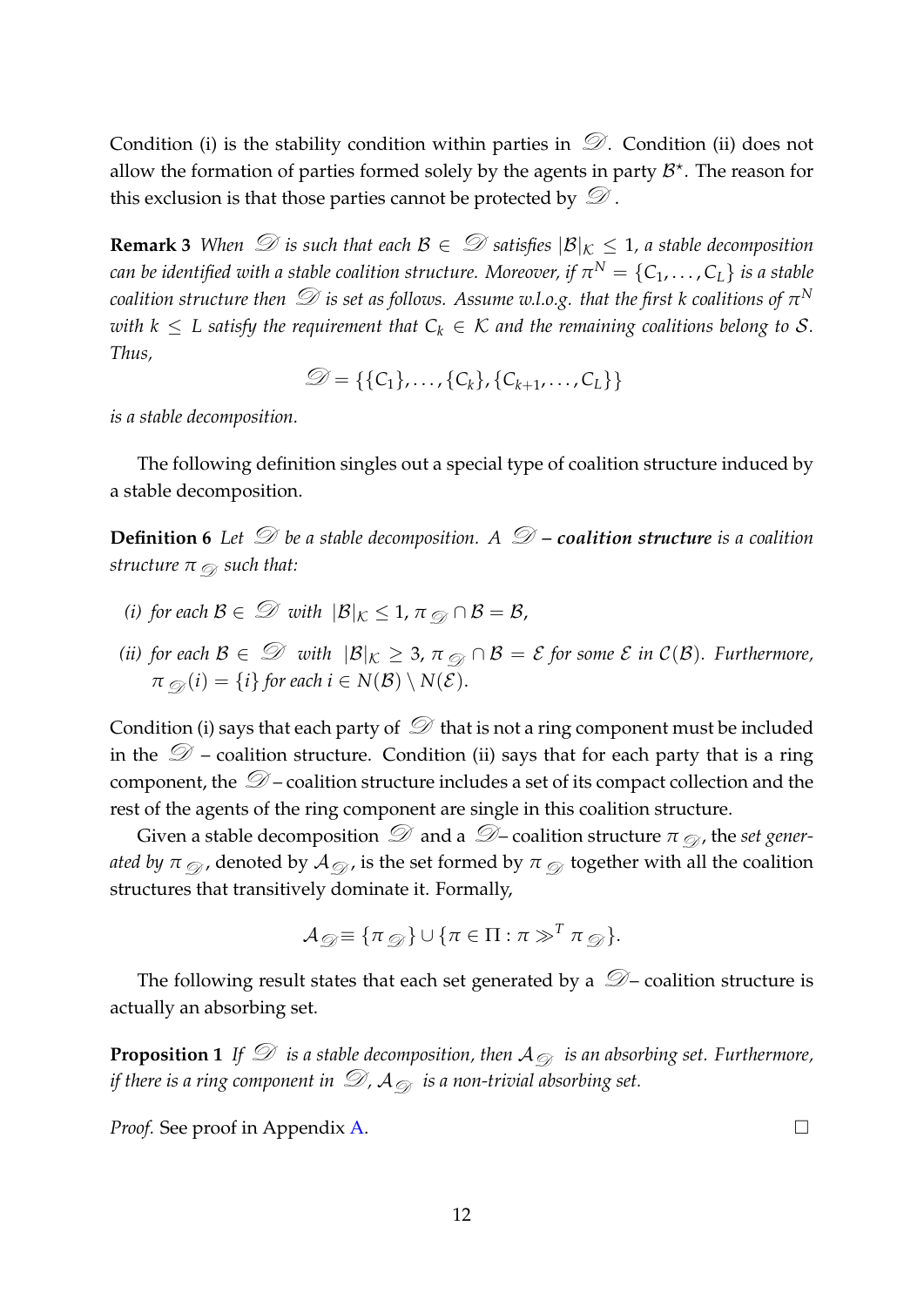The absorbing set  $\mathcal{A}_{\oslash \mathcal{A}}$  depends only on the stable decomposition  $\mathcal{D}$ , and not on the specific  $\mathcal{D}$  – coalition structure selected to construct it (see Lemmata [4](#page-24-0) and [5](#page-25-0) in Appendix [A\)](#page-22-0).

We are now in a position to present the main result of the paper, which is that absorbing sets and sets generated by  $\mathcal{D}$  – coalition structures are equivalent.

<span id="page-14-0"></span>**Theorem 1** A *is an absorbing set if and only if*  $A = A_{\emptyset}$  *for a stable decomposition*  $\mathcal{D}$ .

To prove Theorem [1,](#page-14-0) the relation between cyclical behavior in agents' preferences and cyclical behavior of coalition structures must first be understood. That relation is studied in the next subsection. The proof of Theorem [1](#page-14-0) is thus relegated to Appendix [A.](#page-22-0)

Each coalition formation game has an absorbing set and, by Theorem [1,](#page-14-0) each absorbing set is the set generated by a  $\mathcal{D}$  – coalition structure for a stable decomposition  $\mathcal{D}$ , so the following corollaries hold:

#### <span id="page-14-1"></span>**Corollary 1** *Each coalition formation game has a stable decomposition.*

<span id="page-14-2"></span>**Corollary 2** *For each coalition formation game there is a bijection between absorbing sets and stable decompositions.*

These corollaries, together with Remark [3,](#page-13-0) mean that our solution concept is always non-empty and that it generalizes the concept of the stable coalition structure. The following examples illustrate these results. Notice that when a stable decomposition includes a ring component  $RC$  that is simple each coalition structure of the absorbing set generated includes a maximal set of  $RC$ . By contrast, when a stable decomposition includes a ring component  $RC$  that is not simple there are coalition structures in the absorbing set generated that contain only one coalition of the ring component (and the remaining agents involved in the ring component are single in such coalition structures).

**Example [1](#page-10-3) (Continued)** In Example 1 there are three stable decompositions:  $\mathcal{D} = \{123\}$ ,  ${45}, {67}, \mathcal{D}' = {\{15\}, {23}, {467}\}, and \mathcal{D}'' = {\{12, 23, 34, 45, 15\}, {67}\}.$  *Stable de-* $\overline{\text{compositions}}$   $\mathscr{D}$  *and*  $\mathscr{D}'$  *induce the stable coalition structures* {123, 45, 67} *and* {15, 23, 467}, *respectively. Stable decomposition*  $\mathcal{D}$ " *includes as a party the unique ring component of the* game,  $RC = \{12, 23, 34, 45, 15\}$ . *Notice that although coalition* 467 *breaks party RC in*  $\mathscr{D}''$ , party  $\{67\}$  in  $\mathcal{D}''$  prevents 467 from being formed. Furthermore, the unique non-trivial ab*sorbing set is*  $A = {\pi_1, \pi_2, \pi_3, \pi_4, \pi_5}$  *where,*  $\pi_1 = {12, 34, 5, 67}$ *,*  $\pi_2 = {12, 3, 45, 67}$ *,*  $\pi_3 = \{1, 23, 45, 67\}$ ,  $\pi_4 = \{15, 23, 4, 67\}$  *and*  $\pi_5 = \{15, 2, 34, 67\}$ . Notice that, since RC is *simple, each coalition structure of* A *includes a maximal set.* ♢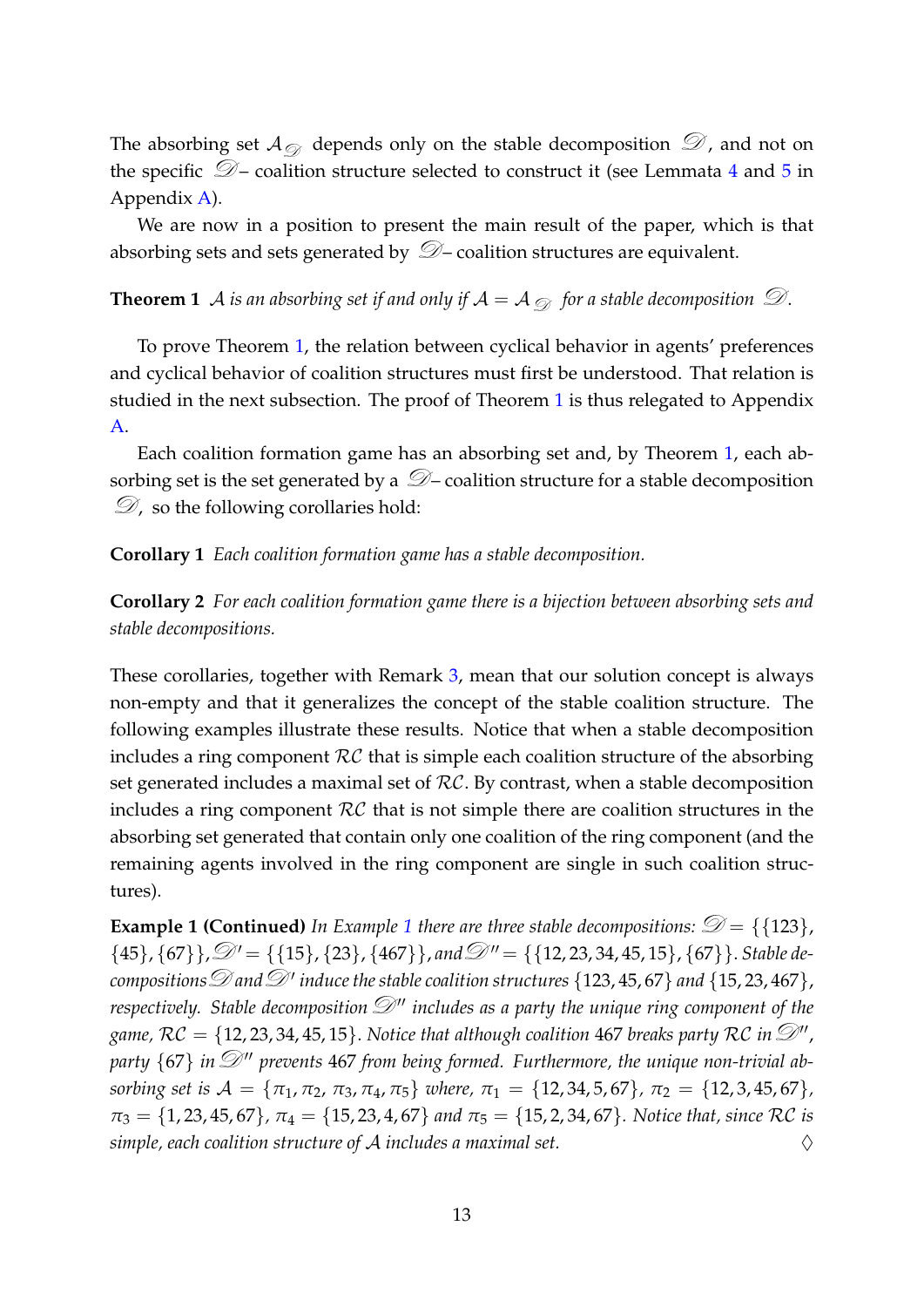**Example [2](#page-11-0) (Continued)** *In Example* 2 *there are two stable decompositions:*  $\mathcal{D} = \{145\}$ ,  $\{23\}, \{678\}\}\$ , and  $\mathcal{D}' = \{\{145, 12, 23, 356, 46\}, \{78\}\}\$ . *Stable decomposition*  $\mathcal D$  *induces the stable coalition structure* {145, 23, 678} *and stable decomposition*D ′ *includes as a party the unique ring component of the game,*  $RC = \{145, 12, 23, 356, 46\}$ . *Notice that although coalition* 678 *breaks party RC in*  $\mathcal{D}'$ , party {78} *in*  $\mathcal{D}'$  prevents 678 from being formed. Fur*thermore,* {145, 23, 678} *is the unique stable coalition structure, and the non-trivial absorbing set is formed by coalition structures* {12, 3, 46, 5, 78}*,* {1, 23, 46, 5, 78}*,* {145, 23, 6, 78}*,* {1, 2, 356, 4, 78}*,* {12, 356, 4, 78}*,* {1, 2, 3, 46, 5, 78}*,* {145, 2, 3, 6, 78}*,* {12, 3, 4, 5, 6, 78}*, and* {1, 23, 4, 5, 6, 78}*. Notice that since* RC *is not simple, there are coalition structures in the absorbing set that only contain one coalition of the ring component. For instance, coalition structure*  $\{1, 2, 356, 4, 78\}$  *only contains coalition* 356.

| <b>Example 3</b> Consider the game given by the following table: |  |  |  |  |  |  |  |  |  |
|------------------------------------------------------------------|--|--|--|--|--|--|--|--|--|
|------------------------------------------------------------------|--|--|--|--|--|--|--|--|--|

| 1  | 2  | 3  | 4  | 5  | 6  |
|----|----|----|----|----|----|
| 12 | 23 | 34 | 45 | 56 | 46 |
| 13 | 12 | 13 | 46 | 45 | 56 |
| 1  | 2  | 23 | 34 | 5  | 6  |
|    |    | 3  | 4  |    |    |

*This game has no stable coalition structure and two ring components:* {12, 23, 13} *and* {45, 46, 56}. *Consider the collection of ring components* {{12, 23, 13}, {45, 46, 56}}*. Ring component* {12, 23, 13} *is not protected by the collection, since coalition* 34 *breaks* {12, 23, 13} *and ring component* {45, 46, 56} *does not prevent* 34 *from being formed. Therefore, this collection is not a* stable decomposition. However, the collection  $\mathcal{D} = \{\{1, 2, 3\}, \{45, 46, 56\}\}\$ is the unique *stable decomposition of the game because: (i) each non-single coalition formed by agents of the set of singles*  $\{1, 2, 3\}$ , *namely* 12, 23, *and* 13, *is not protected by* $\mathcal{D}$ *; and (ii) no coalition breaks ring component* {45,46,56}, so it is protected by  $\mathcal{D}$ . This stable decomposition induces the *following*  $\mathcal{D}$  – coalition structures: {1, 2, 3, 45, 6}, {1, 2, 3, 46, 5} *and* {1, 2, 3, 56, 4}, *which generate the unique absorbing set of this game*  $A = \{\pi_1, \pi_2, \ldots, \pi_{14}\}\$  *where:* 

 $\pi_1 = \{1, 2, 3, 45, 6\}$   $\pi_2 = \{1, 2, 3, 4, 56\}$   $\pi_3 = \{1, 2, 3, 5, 46\}$   $\pi_4 = \{12, 3, 5, 46\}$  $\pi_5 = \{12, 3, 45, 6\}$   $\pi_6 = \{12, 3, 4, 56\}$   $\pi_7 = \{1, 23, 5, 46\}$   $\pi_8 = \{1, 23, 45, 6\}$  $\pi_9 = \{1, 23, 4, 56\}$   $\pi_{10} = \{2, 13, 4, 56\}$   $\pi_{11} = \{2, 13, 5, 46\}$   $\pi_{12} = \{2, 13, 45, 6\}$  $\pi_{13} = \{1, 2, 34, 56\}$   $\pi_{14} = \{12, 34, 56\}.$ 

*Notice that in each coalition structure of* A *there is a coalition of the ring component that belongs to*  $\mathscr{D}$ *.*  $\diamondsuit$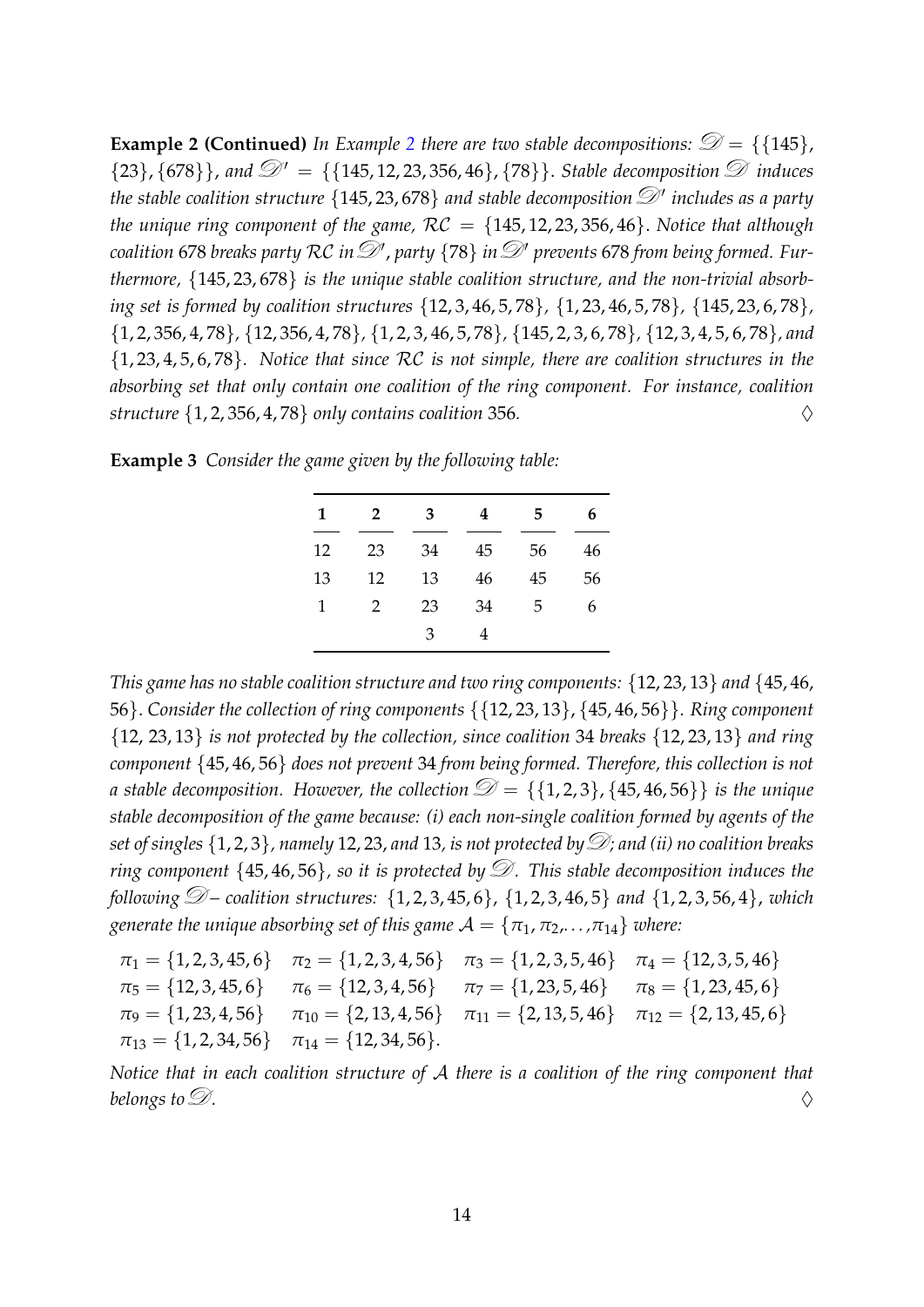#### <span id="page-16-1"></span>**3.3 Relation between rings and cycles**

In this subsection we analyze how cyclical behavior that may arise in agents' preferences induces cyclical behavior of coalition structures. A cycle of coalitions structures is an ordered set of coalition structures that presents cyclical behavior. That is, for each pair of consecutive coalition structures of the ordered set, the successor coalition structure dominates its predecessor. Formally,

**Definition 7** An ordered set of coalition structures  $(\pi_1, \ldots, \pi_I) \subset \Pi$ , with  $J \geq 3$ , is a cycle *if*  $\pi_{j+1} \gg \pi_j$  for  $j = 1, \ldots, J$  subscript modulo J.

Next, we present an algorithm that constructs a ring of coalitions from a cycle of coalition structures. Let  $\mathcal{C} = (\pi_1, \dots, \pi_I)$  be a cycle of coalition structures, let  $C_i$  denote the coalition that is formed in  $\pi_j$ , i.e.,  $\pi_j \gg \pi_{j-1}$  via  $C_j$ , and consider the ordered set  $C = (C_1, \ldots, C_I)$ . To construct a ring, proceed as follows:

#### **Algorithm:**

**Step 1** Set  $\overline{R}_1$  as any coalition in C. **Step** *t* Set  $\overline{R}_t \equiv \min_{r>1} \{C_{j+r} \text{ such that } C_j = \overline{R}_{t-1} \text{ and } C_j \cap C_{j+r} \neq \emptyset \text{ with } j+r \text{ mod } J \}.$ IF  $\overline{R}_t = \overline{R}_s$  for  $s < t$ , THEN set  $(\overline{R}_{s+1}, \ldots, \overline{R}_t)$ , and STOP. ELSE continue to Step  $t + 1$ .

Notice that in each step of the algorithm a different coalition of  $\mathcal C$  is selected except in the last step, where one of the previously selected coalitions is singled out. Therefore, the algorithm stops in at most  $J + 1$  steps (recall that  $J = |\mathcal{C}|$ ).

The following lemma shows that the ordered set  $(\overline{R}_{s+1}, \ldots, \overline{R}_t)$ , where *s* is identified in the above algorithm, is actually a ring. To simplify notation, we rename the elements of the ordered set and write  $(R_1, \ldots, R_\ell) = (\overline{R}_{s+1}, \ldots, \overline{R}_t)$ .

<span id="page-16-0"></span>**Lemma 1** Let  $\mathscr C$  be a cycle of coalition structures. Then, cycle  $\mathscr C$  induces a ring.

*Proof.* Let  $\mathcal{C}$  be a cycle of coalition structures. Applying the above algorithm results in the ordered set  $(R_1, \ldots, R_\ell)$ . We claim that the ordered set  $(R_1, \ldots, R_\ell)$  thus constructed is a ring, i.e. for each  $R_{j+1}$  and  $R_j$  in the ordered set,  $R_{j+1} \succ R_j$  and  $\ell \geq 3$ . Take any coalition  $R_j$ . Coalition  $R_{j+1}$  (modulo  $\ell$ ) is the closest coalition that has a nonempty intersection with *R<sup>j</sup>* (following the modular order of the coalition structures in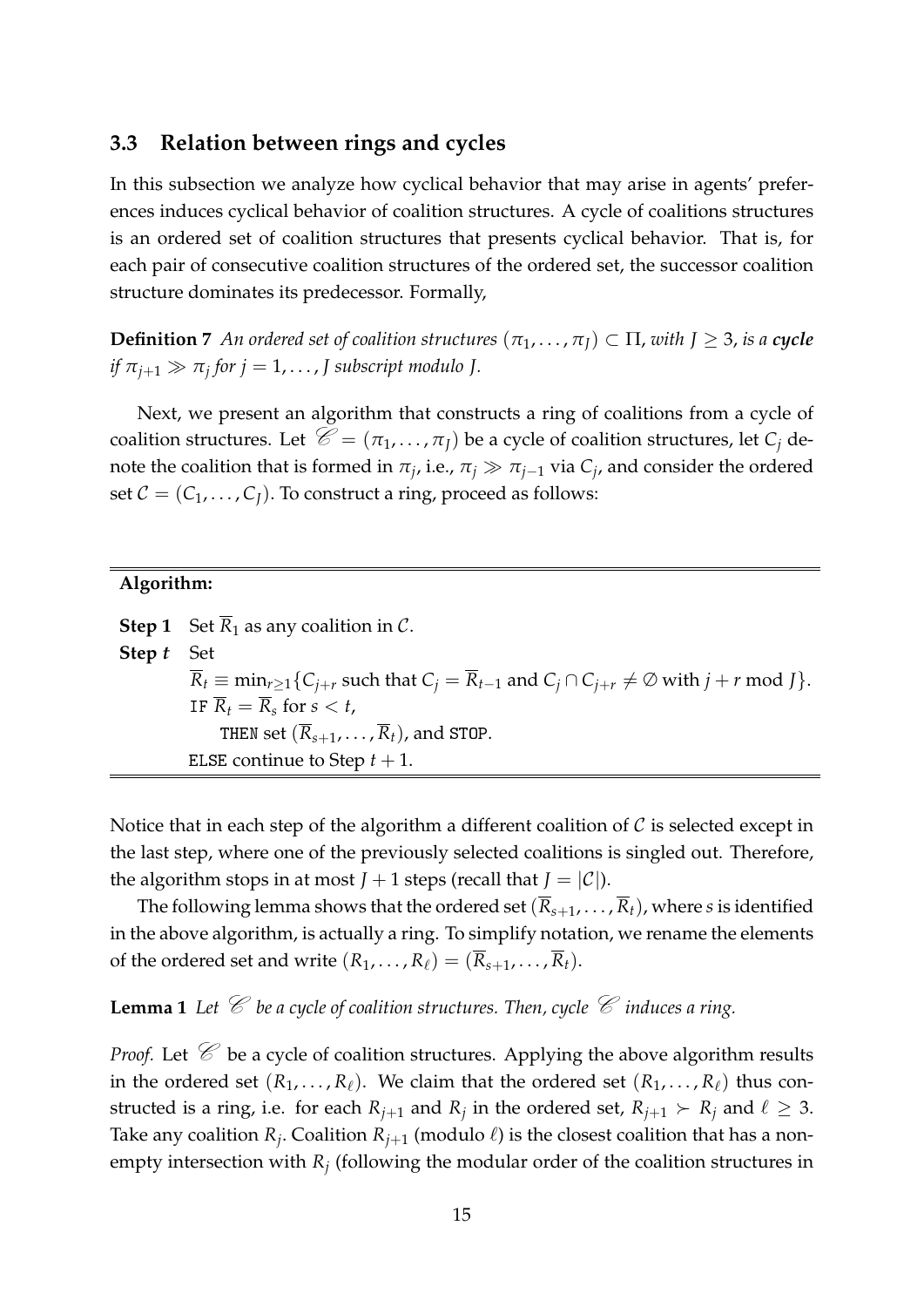cycle  $\mathcal{C}$ ), so all the coalition structures between the one in which  $R_j$  breaks and the one in which  $R_{j+1}$  breaks contain coalition  $R_j$ . Let  $\pi$  and  $\pi'$  be the two consecutive coalition structures in  $\mathcal{C}$  such that  $\pi' \gg \pi$  via  $R_{j+1}$ .  $R_{j+1}$  is the breaking coalition, so *R*<sub>*j*+1</sub> belongs to *π*<sup> $\prime$ </sup>. Furthermore, since *R*<sub>*j*</sub> belongs to *π* and *R*<sub>*j*+1</sub> ∩ *R*<sub>*j*</sub>  $\neq \emptyset$ , by Definition  $1 R_{j+1} \succ R_j$  $1 R_{j+1} \succ R_j$ . Furthermore,  $\ell \geq 3$ . This holds for the following two facts: (i) there are at least two coalitions in the ordered set, because all the coalitions that break in a cycle are also broken; (ii) if there are only two coalitions, say  $R_1$  and  $R_2$ , then there is an agent  $i \in R_1 \cap R_2$  such that  $R_1 \succ_i R_2 \succ_i R_1$ , which by transitivity implies  $R_1 \succ_i R_1$ , which is a contradiction.  $\Box$ 

The following theorem establishes the relationship between a ring of coalitions in preferences and a cycle of coalition structures of the game.

<span id="page-17-0"></span>**Theorem 2** *A coalition formation game has a ring of coalitions if and only if it has a cycle of coalition structures.*

*Proof.*  $(\Leftarrow)$  This is proven by Lemma [1.](#page-16-0)  $(\Longrightarrow)$  Let  $(R_1, \ldots, R_I)$  be a ring in coalition formation game  $(N, \succ_N)$ . This ring induces a cycle of coalition structures  $\mathcal{C} = (\pi_1, ..., \pi_J)$  where  $\pi_j$  is defined as follows:

> $\pi_j(i) = \begin{cases} R_j & \text{for } i \in R_j \\ \text{ (i)} & \text{otherwise} \end{cases}$ {*i*} otherwise.

Note that  $\pi_j$  is obtained from  $\pi_{j-1}$  by forming coalition  $R_j$  for each  $j = 1, \ldots, J$ . □ Next, we illustrate the above result with an example.

**Example 1 (Continued)** *In Example [1](#page-10-3) there are two rings:*{15, 12, 23, 34, 45} *and* {15, 123, 34, 45}*. The collection*  $\mathcal{C} = (\pi_1, \pi_2, \pi_3, \pi_4, \pi_5)$  *where,*  $\pi_1 = \{12, 34, 5, 67\}$ *,*  $\pi_2 = \{12, 3, 45, 67\}$ *,*  $\pi_3 = \{1, 23, 45, 67\}, \ \pi_4 = \{15, 23, 4, 67\}$  *and*  $\pi_5 = \{15, 2, 34, 67\}$  *is a cycle of coalition structures. Starting from π*1*, the set of blocking coalitions between coalition structures is*  $C = (45, 23, 15, 34, 12)$ . Assume that Step 1 of the previous algorithm selects coalition 45. *The following steps select coalitions* 15*,* 12, 23 *and* 34*, respectively. The algorithm ends when coalition* 45 *is reached again and ring*  $(45, 15, 12, 23, 34)$  *is obtained.*  $\diamondsuit$ 

## <span id="page-17-1"></span>**4 Some applications**

In Subsection [4.1](#page-18-0) we analyze the special characteristics of a stable decomposition in roommate and marriage problems. In Subsection [4.2](#page-20-1) we discuss convergence to stability.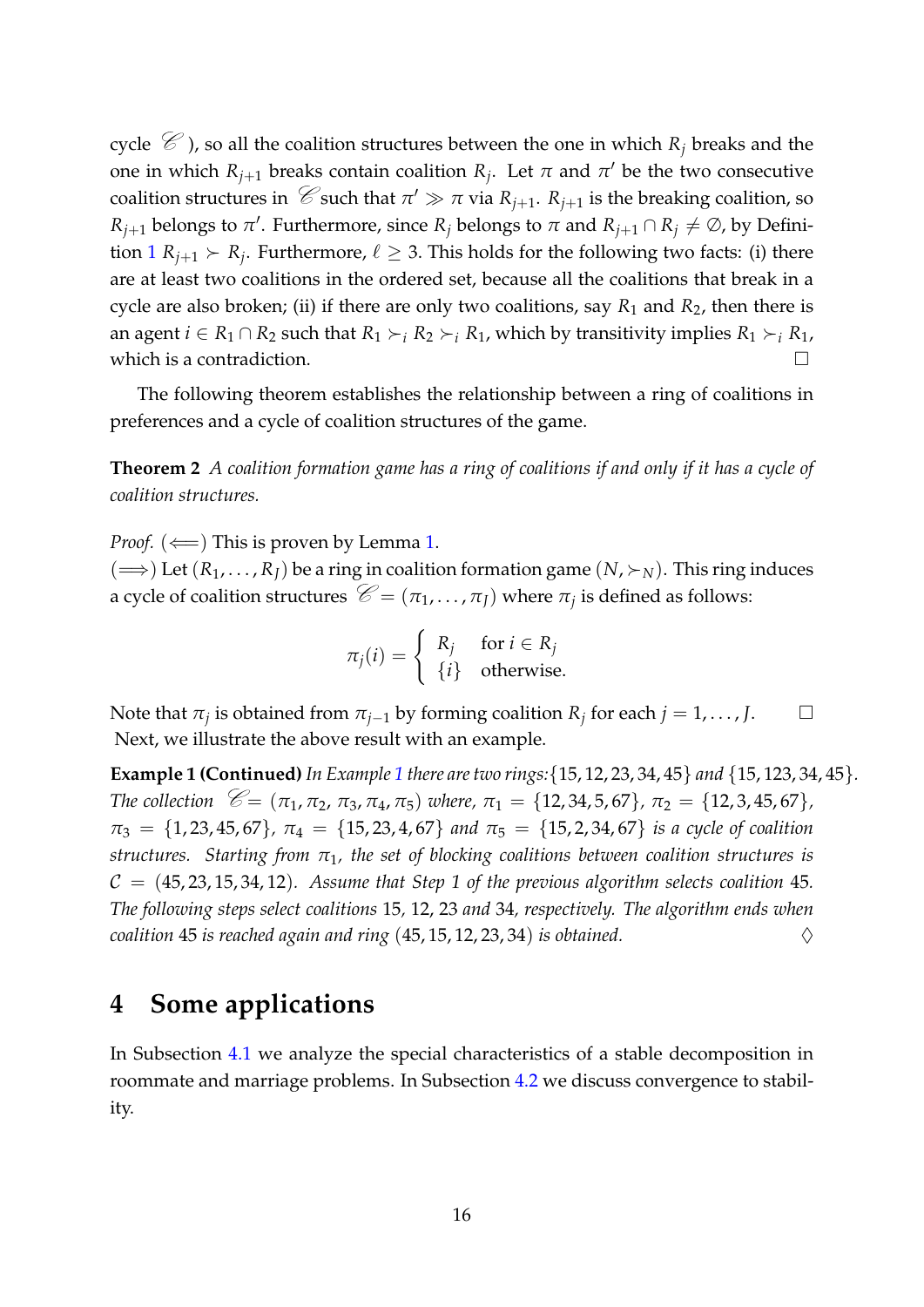#### <span id="page-18-0"></span>**4.1 Stable decompositions in the roommate and marriage problems**

In the roommate problem, introduced by [Gale and Shapley](#page-26-4) [\(1962\)](#page-26-4), each agent has preferences over all coalitions of cardinality two to which he/she belongs. As is known, a roommate problem may not admit stable matchings. [Tan](#page-28-0) [\(1991\)](#page-28-0) proves that a roommate problem has no stable matchings if and only if there is a stable partition with an odd ring.[12](#page-18-1)

Consider the relation between stable decompositions and stable partitions. Parties in [Tan](#page-28-0) [\(1991\)](#page-28-0) are similar to ours: A set of singletons, sets of one non-single coalitions, and rings. However, the notion of protection in [Tan](#page-28-0) [\(1991\)](#page-28-0) is weaker than ours. In our terminology, a collection of parties  $\mathcal{P}$  is a stable partition if, whenever coalition *C*  $\mathcal{B}$  breaks party  $\mathcal{B} \in \mathcal{P}$  there is party  $\mathcal{B}' \in \mathcal{P}$  such that  $C \setminus N(\mathcal{B}) \subset N(\mathcal{B}')$  and  $R \succ C$  for each  $R \in \mathcal{B}'$  with  $R \cap C \neq \emptyset$ . This can be illustrated with the following example:

**Example 4 (Example 2 in [Inarra et al.,](#page-27-1) [2013\)](#page-27-1)** *Consider the game given by this table:*

| 1            | $\mathbf{2}$   | 3  | $\boldsymbol{4}$ | 5  | 6  | 7  | 8  | 9  | a |
|--------------|----------------|----|------------------|----|----|----|----|----|---|
| 12           | 23             | 13 | 47               | 58 | 69 | 57 | 68 | 49 | a |
| 13           | 12             | 23 | 48               | 59 | 67 | 67 | 48 | 59 |   |
| 14           | 24             | 34 | 49               | 57 | 68 | 17 | 58 | 69 |   |
| 15           | 25             | 35 | 45               | 45 | 46 | 47 | 78 | 79 |   |
| 16           | 26             | 36 | 46               | 56 | 6  | 79 | 89 | 89 |   |
| 17           | 27             | 37 | 14               | 5  |    | 78 | 8  | 9  |   |
| 18           | 28             | 38 | 24               |    |    | 7  |    |    |   |
| 19           | 29             | 39 | 34               |    |    |    |    |    |   |
| $\mathbf{1}$ | $\overline{2}$ | 3  | 4                |    |    |    |    |    |   |
|              |                |    |                  |    |    |    |    |    |   |

*This example has three stable partitions:* {{12, 23, 13}, {48}, {59}, {67}, {*a*}}*,*

{{12, 23, 13}, {49}, {57}, {68}, {*a*}}, *and* {{12, 23, 13}, {47}, {58}, {69}, {*a*}}*. The first two are stable decompositions but the third is not. This is because party* {47} *is not protected: Coalition* 17 *breaks party* {47} *and there is no party that prevents the formation of coalition* 17*. In fact, when agent* 1 *is abandoned by agent* 2 *then* 17 *can be formed. By contrast,* {{12, 23, 13}, {47}, {58}, {69}, {*a*}} *is a stable partition because no coalition breaks parties* {12, 23, 13} *and* {*a*}, *and it can be seen that the protection criterion of Tan is met for the rest of the parties. An analysis of all coalitions that break party* {47} *reveals the following: coalition* 17 *breaks party*  $\{47\}$  *but party*  $\{12, 23, 13\}$  *satisfies the requirement that*  $12 \succ 13 \succ 17$ *. Coalition* 67 *breaks party*  $\{47\}$  *but party*  $\{69\}$  *satisfies the requirement that* 69  $\succ$  67*. Lastly*, *coalition* 57 *breaks party*  $\{47\}$  *but party*  $\{58\}$  *satisfies the requirement that* 58 ≻ 57. *The* 

<span id="page-18-1"></span> $12$ In this subsection, as usual in roommate and marriage problems, we talk about "matchings" rather than coalition structures.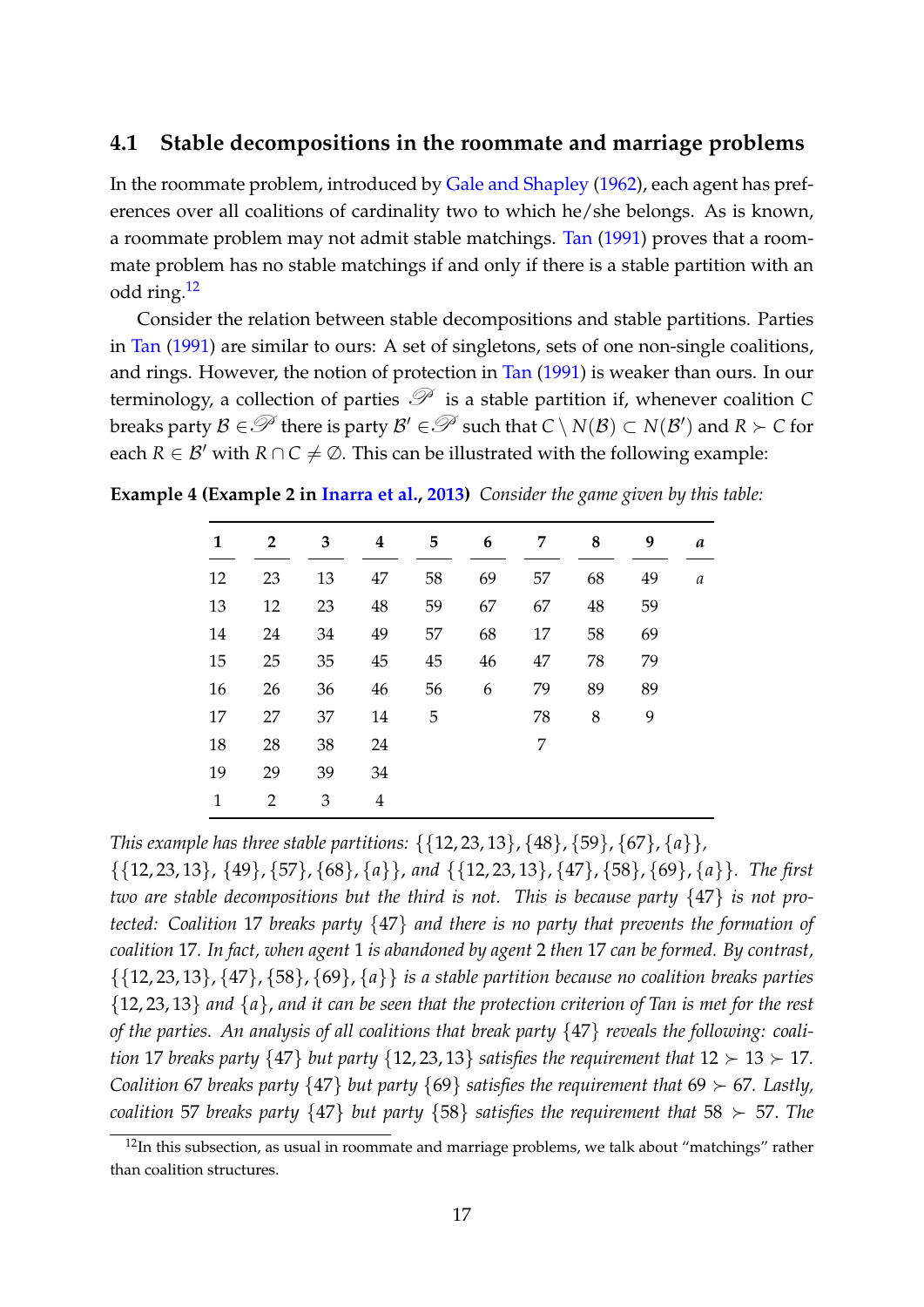*analysis for parties* {58} *and* {69} *is similar and we omit it. Thus, for the roommate problem, the notion of stable partition is weaker than the notion of stable decomposition.* ♢

Next, following [Inarra et al.](#page-27-1) [\(2013\)](#page-27-1), we use the term *maximal stable partition* to refer to those stable partitions with the maximal set of satisfied agents, i.e. agents with no incentive to change partners. The following result can then be established:

<span id="page-19-0"></span>**Proposition 2** *For any roommate problem there is a bijection between maximal stable partitions and stable decompositions.*

*Proof.* Theorem 1 in *[Inarra et al.](#page-27-1)* [\(2013\)](#page-27-1) proves that there is a bijection between maximal stable partitions and absorbing sets. Our Corollary [2](#page-14-2) states that there is a bijection between absorbing sets and stable decompositions. Therefore, the result follows straightforwardly.  $\Box$ 

In the marriage problem, agents can be divided into two types: Men and women. An agent of one type can only be matched to an agent of the other, or can remain single. Thus, the marriage problem is a special case of the roommate problem with specific restrictions on preferences. [Gale and Shapley](#page-26-4) [\(1962\)](#page-26-4) show that stable matching may not exist in the roommate problem, but always exist in the marriage problem. [Chung](#page-26-1) [\(2000\)](#page-26-1) raises the question of why the marriage problem always admits stable matchings while the roommate, a generalization of the marriage problem, may not. The results of [Tan](#page-28-0) [\(1991\)](#page-28-0) and [Chung](#page-26-1) [\(2000\)](#page-26-1), who analyze the roommate problem for weak preferences show that a marriage problem, unlike the roommate problem, has no odd rings, which explains why the marriage problem always has stable matchings. In our terms the specific form of a stable decomposition can be shown in the marriage problem.

#### <span id="page-19-1"></span>**Proposition 3** *For any marriage problem no stable decomposition has a ring component.*

*Proof.* Consider a marriage problem. By Proposition [2,](#page-19-0) there is a bijection between stable decompositions and (maximal) stable partitions of the problem. By Propositions 3.1 and 3.2 in [Tan](#page-28-0) [\(1991\)](#page-28-0), there is a bijection between (maximal) stable partitions and stable matchings of the problem. Also, by Remark [3,](#page-13-0) there is a bijection between stable matchings and stable decompositions with no ring component. This implies that no stable decomposition has a ring component.  $□$ 

The following example illustrates the result.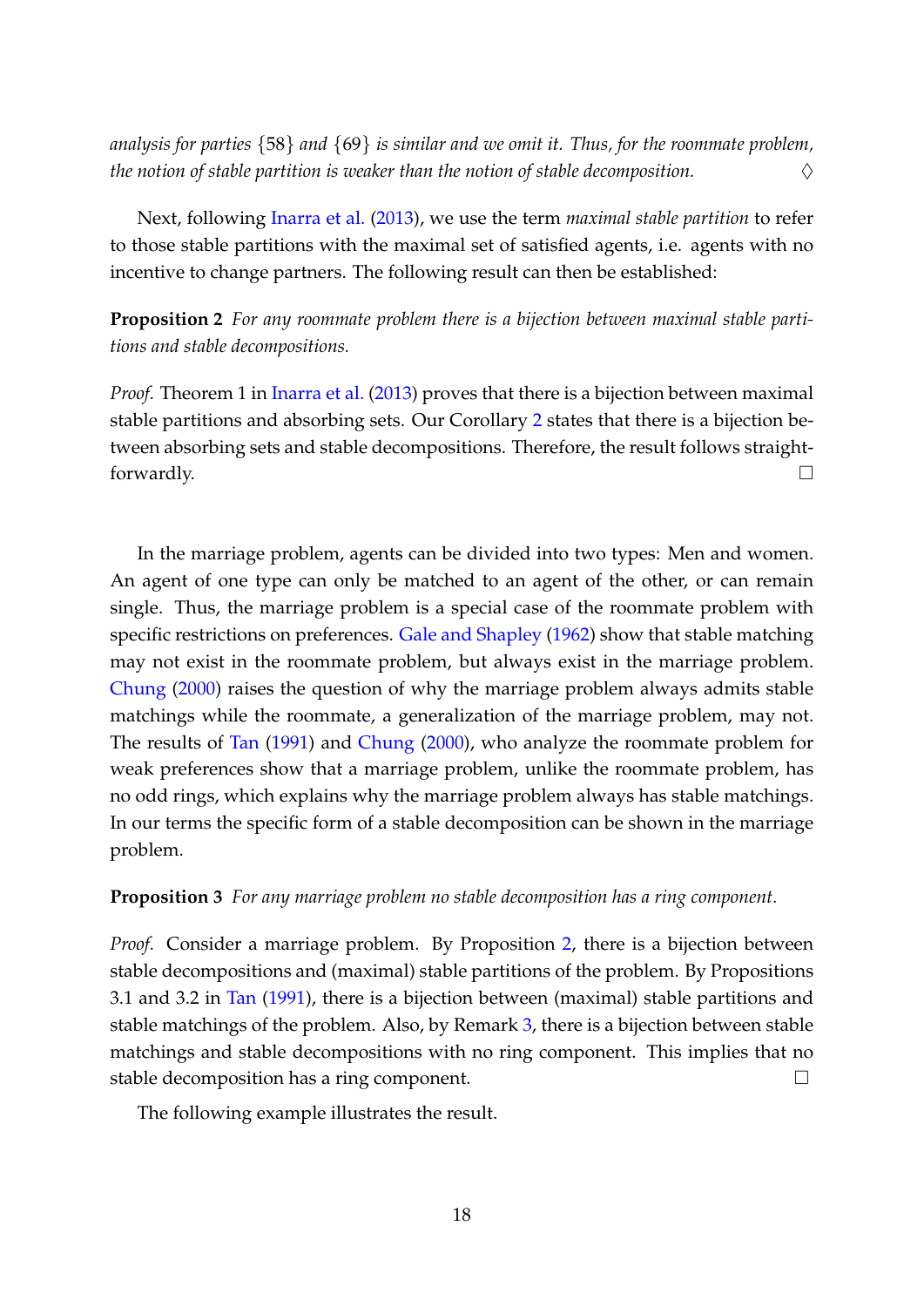| m <sub>1</sub> | m <sub>2</sub> | $m_3$    | $w_1$    | $w_2$    | $w_3$    |
|----------------|----------------|----------|----------|----------|----------|
| $m_1w_1$       | $m_2w_1$       | $m_3w_3$ | $m_3w_1$ | $m_2w_2$ | $m_1w_3$ |
| $m_1w_3$       | $m_2w_2$       | $m_3w_2$ | $m_1w_1$ | $m_3w_2$ | $m_3w_3$ |
|                |                | $m_3w_1$ | $m_2w_1$ |          |          |

**Example 5** *Consider the game given by this table:*

*This example has two even rings:*  $(m_1w_1, m_3w_1, m_3w_3, m_1w_3)$  *and*  $(m_3w_1, m_3w_2, m_2w_2, m_2w_1)$ *. The union of these two rings satisfies Condition (i) but not Condition (ii) of Definition [4.](#page-10-2) To see this, take the three maximal sets that can be formed with this collection:*  $\{m_1w_3, m_3w_1, m_2w_2\}$ *,* {*m*1*w*3, *m*2*w*1, *m*3*w*2} *and* {*m*1*w*1, *m*2*w*2, *m*3*w*3}*. It is easy to verify that no coalition of these rings breaks any of these maximal sets. Hence, this collection of coalitions is not a ring component.* ♢

#### <span id="page-20-1"></span>**4.2 Convergence to stability**

We say that a coalition formation game  $(N, \succ_N)$  exhibits *convergence to stability* if for each non stable coalition structure  $\pi \in \Pi$  there is a stable coalition structure  $\pi^N \in \Pi$ such that  $\pi^N \gg^T \pi$ .

As claimed in the Introduction, the stable decomposition solution provides a tool for analyzing convergence to stability. If no stable decomposition of a coalition formation game has a ring component, then the game exhibits convergence to stability. However, a coalition formation game in which there are stable decompositions both with and without ring components does not exhibit convergence to stability.

<span id="page-20-0"></span>**Proposition 4** *A stable coalition formation game exhibits convergence to stability if and only if no stable decomposition has a ring component.*

*Proof.* Let  $(N, \succ_N)$  be a stable coalition formation game.

( $\implies$ ) Assume that (*N*,  $\succ$ <sub>*N*</sub>) has a stable decomposition with a ring component. By Proposition [1,](#page-13-1) the stable decomposition induces a non-trivial absorbing set  ${\cal A}.$  Let  $\pi^N$ be a stable coalition structure, so  $\pi^N\in\Pi\setminus\mathcal A.$  Thus, by Definition  $2$  there is no  $\pi\in\mathcal A$ such that  $\pi^N \gg^T \pi$ . Therefore,  $(N, \succ_N)$  does not exhibit convergence to stability.  $(\Leftarrow)$  Assume that  $(N, \succ_N)$  has a stable decomposition with no ring component. By Remark [3](#page-13-0) this means that each stable decomposition can be identified with a stable coalition structure, so the game has only trivial absorbing sets. By Remark [2](#page-9-1) (iii) and (iv), for each non stable coalition structure  $\pi \in \Pi$  there is a stable coalition structure  $\pi^N \in \Pi$  such that  $\pi^N \gg^T \pi$ .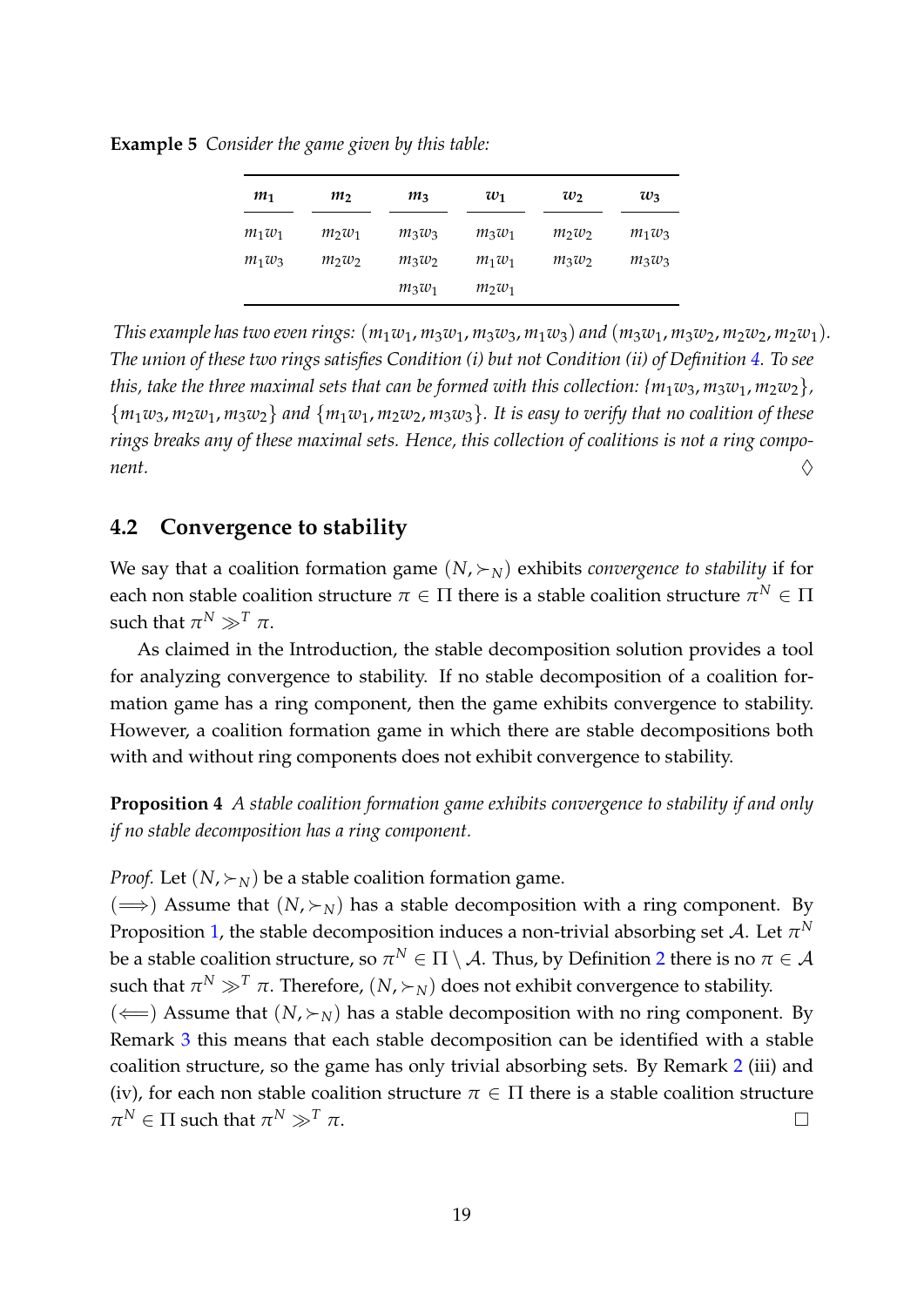[Roth and Vande Vate](#page-27-6) [\(1990\)](#page-27-6) prove that the marriage problem exhibits convergence to stability. Here, using our results, we give an alternative argument as to how this follows. Note that by Proposition [3,](#page-19-1) no stable decomposition of the marriage problem has a ring component. By Proposition [4,](#page-20-0) the following result emerges straightforwardly.

#### <span id="page-21-0"></span>**Corollary 3** *The marriage problem exhibits convergence to stability.*

[Diamantoudi et al.](#page-26-3) [\(2004\)](#page-26-3) prove that when the roommate problem is stable (i.e. has a stable matching) it exhibits convergence to stability. We argue that following Proposition 2 in [Inarra et al.](#page-27-1) [\(2013\)](#page-27-1), the only absorbing sets of a stable roommate problem are stable matchings. Thus, by Remark [2](#page-9-1) (iv), each non-stable matching is transitively dominated by a stable one. Therefore, we can state the following.

<span id="page-21-1"></span>**Corollary 4** *If a roommate problem is stable, it exhibits convergence to stability.*

## <span id="page-21-2"></span>**5 Concluding remarks**

To conclude, we first emphasize the results obtained and then propose some further research.

We introduce a new solution concept called stable decomposition, for the entire class of coalition formation games. As said, the set of stable decompositions of a game is always non-empty and encompasses stable coalition structures when they exist. When a stable decomposition is not related to a stable coalition structure, it incorporates a new ingredient –the ring component– which is the source of the cyclical behavior of the coalition structures. Our solution is characterized in terms of absorbing sets, i.e. there is a bijection between absorbing sets and stable decompositions. However, although a stable decomposition conveys the same information regarding the cyclical behavior of some coalition structures as an absorbing set, it is a much simpler object that can be derived exclusively from the preferences of the agents. As applications, we restate some important results about stability on roommate and marriage problems and analyze convergence to stability.

Our approach opens up a number of interesting research directions, including the following: The paper relies on a dynamic process among coalition structures which is consistent with the standard blocking definition in that all members of the blocking coalition become strictly better off, and assumes that abandoned agents remain single in the newly formed coalition structure. However, another possibility is for the abandoned agents to get together as in, for instance, [Tamura](#page-28-4) [\(1993\)](#page-28-4). How our solution concept adapts to this new dynamics is an open question. Furthermore, [Pycia](#page-27-11) [\(2012\)](#page-27-11) and [Gallo and Inarra](#page-27-13) [\(2018\)](#page-27-13), in different contexts, study what sharing rules induce stable coalition formation games, i.e., they assume that coalitions produce an output to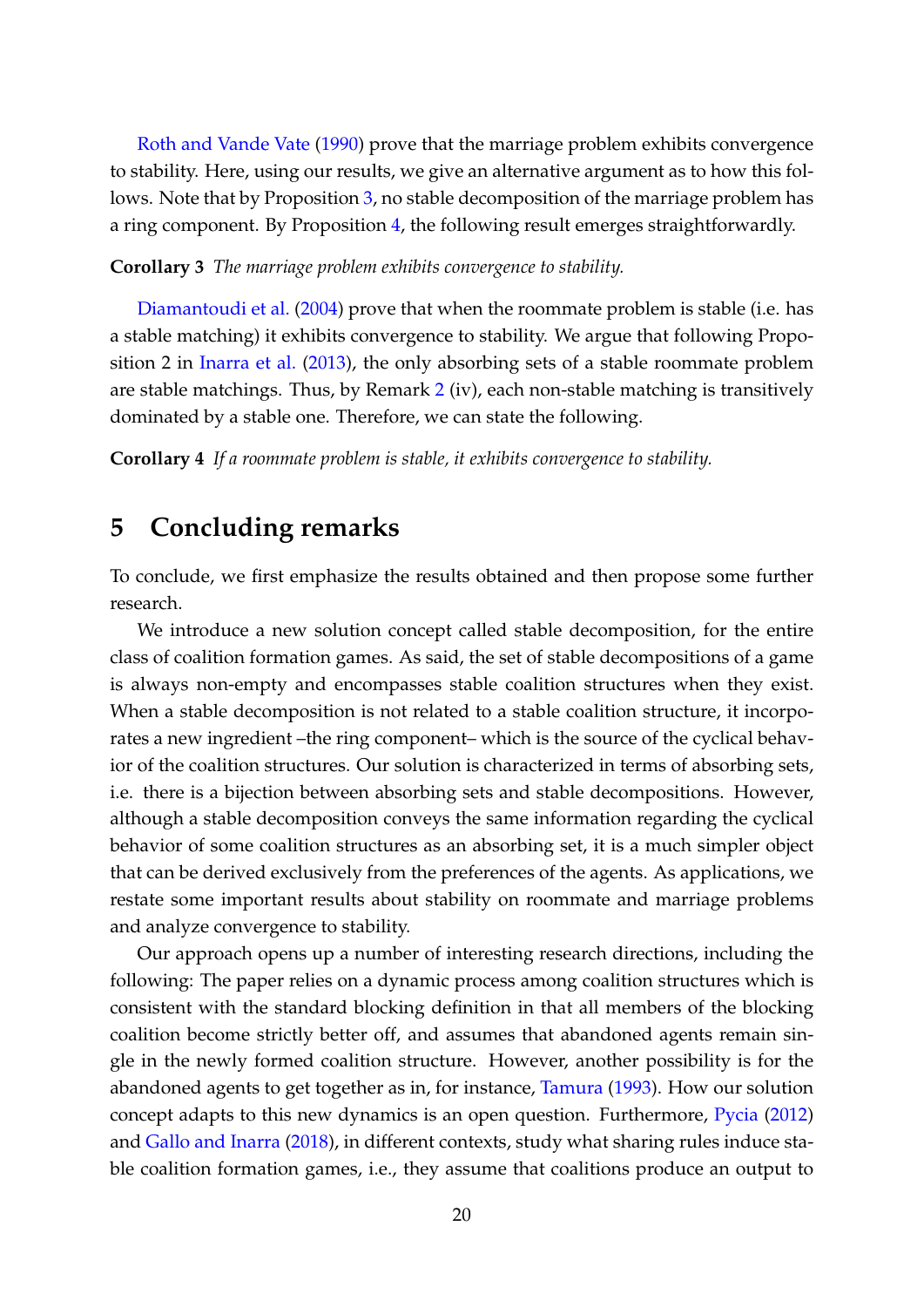be divided among their members according to a pre-specified sharing rule. In such environments, the sharing rule naturally induces a game in which each agent ranks the coalitions to which he/she belongs according to the payoffs that he/she could get. Here, the question to be answered is what rules can generate coalition formation games that exhibit convergence to stability.

## <span id="page-22-0"></span>**A Appendix**

In this section we provide proofs to some of the results from Section [3.](#page-9-0) The following lemma states that given a ring component, a maximal set of the ring component and a set of its compact collection, a coalition structure that contains the maximal set, is transitively dominated by a coalition structure that contains the set of the compact collection.

<span id="page-22-2"></span>**Lemma 2** Let B be a ring component and  $C(B)$  its compact collection. Consider  $\mathcal{M}(B)$  and  $\mathcal{E}\in\mathcal{C}(\mathcal{B})$  with  $\mathcal{E}\subseteq\mathcal{M}(\mathcal{B})$ . If  $\pi\in\Pi$  is such that  $\mathcal{M}(\mathcal{B})\subset\pi$  and  $\pi^\star\in\Pi$  is such that

$$
\pi^*(i) = \begin{cases} \{i\} & \text{for } i \in N(\mathcal{B}) \setminus N(\mathcal{E}) \\ \pi(i) & \text{for } i \in N \setminus (N(\mathcal{B}) \setminus N(\mathcal{E})). \end{cases}
$$

*Then,*  $\pi^* \gg^T \pi$ .

*Proof.* Note that if  $\mathcal{E} = \mathcal{M}(\mathcal{B})$ , then  $\pi^* = \pi$  and the proof is complete. Assume that  $\mathcal{E} = \{R\} \subset \mathcal{M}(\mathcal{B})$ . By the definitions of ring component and compact collection, it is possible to construct a sequence of ring coalitions  $R_0, \ldots, R_m$  and coalition structures  $\pi_0, \ldots, \pi_m$  with  $\pi_0 = \pi$  fulfilling the following conditions for each  $\ell = 1, \ldots, m - 1$ :

- (i)  $\pi_{\ell} \gg \pi_{\ell-1}$  via  $R_{\ell}$ .
- (ii)  $|\pi_m \cap \mathcal{B}|_K = |\mathcal{E}|_K$ .

If  $\pi_m \cap B = \mathcal{E}' \neq \mathcal{E}$  for some  $\mathcal{E}' \in \mathcal{C}(B)$ , by the definitions of ring component and compact collection, there is  $\pi^*$  with  $\pi^* \cap B = \mathcal{E}$  such that  $\pi^* \gg^T \pi_m$ . Therefore,  $\pi^* \gg^T \pi$ .  $\rightarrow$   $\gg$ <sup>T</sup>  $\pi$ .

<span id="page-22-1"></span>The following lemmata deal with the transitive dominance by the  $\mathcal{D}$  – coalition structures derived from a stable decomposition  $\mathcal{D}$ : Lemma [3](#page-22-1) says that a  $\mathcal{D}$  – coalition structure transitively dominates any coalition structure that contains its non-single coalitions. Lemma [4](#page-24-0) says that any two  $\mathcal{D}$  – coalition structures transitively dominate each other. Lemma [5](#page-25-0) says that if a coalition structure transitively dominates a  $\mathcal{D}$  – coalition structure then the converse also follows.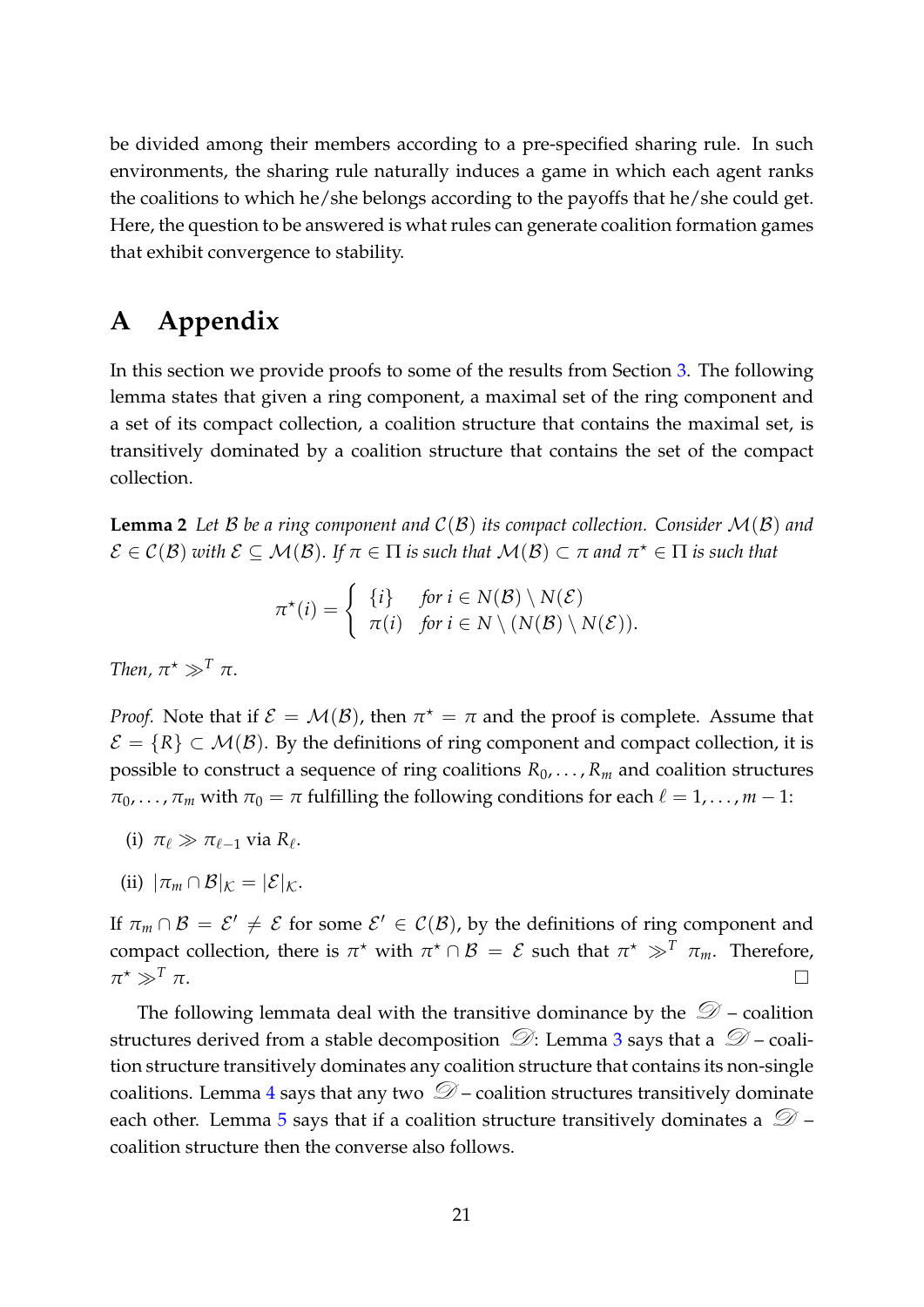**Lemma 3** Let  $\mathcal{D}$  be a stable decomposition and let  $\pi$   $\otimes$  be a  $\mathcal{D}$  – coalition structure. If  $\pi$ *is a coalition structure such that*  $\mathcal{M}(\pi_{\mathcal{D}}) \subseteq \mathcal{M}(\pi)$ , *then*  $\pi = \pi_{\mathcal{D}}$  *or*  $\pi_{\mathcal{D}} \gg^T \pi$ .

*Proof.* Let  $\mathcal D$  be a stable decomposition, let  $\pi_{\mathcal D}$  be a  $\mathcal D$  – coalition structure, and let  $\pi$  be a coalition structure such that  $\mathcal{M}(\pi_{\mathcal{D}}) \subseteq \mathcal{M}(\pi)$ . By Lemma [2,](#page-22-2) there is  $\pi^\star$ with  $\pi^* \gg^T \pi$  such that there is  $\mathcal{E}_t \in \mathcal{C}(\mathcal{B}_t)$  with  $\pi \cap \mathcal{B}_t = \mathcal{E}_t$  for each ring component  $\mathcal{B}_t \in \mathcal{D}$ .

If  $\mathcal D$  has no party of single agents or  $\pi^* = \pi_{\mathcal D}$  there is nothing to prove, so assume that  $\mathcal{D}$  has a party of single agents  $\widetilde{\mathcal{B}}$  and  $\pi^* \neq \pi$   $\mathcal{D}$ .

Claim: there is a coalition structure  $\widetilde{\pi}$  with  $\mathcal{M}(\pi_{\mathcal{D}}) \subseteq \mathcal{M}(\widetilde{\pi})$  such that  $\widetilde{\pi} \gg^T \pi^*$ and  $|\tilde{\pi}|_K < |\pi^*|_K$ .

To prove the Claim, notice that in  $\pi^*$  there is a non-single coalition with a non-empty intersection with agents in *N*( $\widetilde{B}$ ), say *C*<sub>0</sub>. First, assume that *C*<sub>0</sub>  $\subseteq$  *N*( $\widetilde{B}$ ). Thus, *C*<sub>0</sub> is a party in itself or is part of a ring component and Definition [5](#page-12-2) (ii) implies the existence of a coalition *C*<sup>1</sup> that breaks the party to which *C*<sup>0</sup> belongs and no other party prevents *C*<sup>1</sup> from being formed. If there is no party  $B_t \in \mathcal{D}$  such that  $B_t \subset \mathcal{K}$  and  $C_1 \cap N(B_t) \neq \mathcal{D}$ , then  $C_1$  is a party in itself or belongs to a ring component formed by agents in  $N(\mathcal{B})$ . In either case, the definition of stable decomposition implies the existence of a coalition  $C_2$  that breaks the party to which  $C_1$  belongs and no other party prevents  $C_2$  from being formed. If there is no party  $\mathcal{B}_t \in \mathcal{D}$  such that  $\mathcal{B}_t \subset \mathcal{K}$  and  $C_2 \cap N(\mathcal{B}_t) \neq \mathcal{D}$ , repeat the previous argument. Continuing this reasoning, it is possible to construct a sequence of coalitions  $C_0, C_1, \ldots, C_m$  and a sequence of coalition structures  $\pi_0, \pi_1, \ldots, \pi_m$  with  $\pi_0 = \pi^*$  fulfilling the following conditions for each  $\ell = 1, \ldots, m-1$ :

- (i)  $C_{\ell} \succ C_{\ell-1}$
- (ii)  $C_{\ell-1} \subseteq N(\widetilde{\mathcal{B}})$ ,
- (iii)  $\pi_{\ell} \gg \pi_{\ell-1}$  via  $C_{\ell}$ , and
- (iv) there is a party  $\mathcal{B}_t \in \mathcal{D}$  such that  $\mathcal{B}_t \subset \mathcal{K}$  and  $C_m \cap N(\mathcal{B}_t) \neq \emptyset$ .

Notice that, by conditions (i) and (ii) above,  $C_m \cap N(\widetilde{B}) \neq \emptyset$ . Also, the existence of party  $B_t$  in (iv) is ensured by the finiteness of the number of coalitions of the game and by the definition of stable decomposition. Since  $\mathcal{B}_t \in \mathcal{D}$  is a ring component<sup>[13](#page-23-0)</sup> and does not prevent  $C_m$  from being formed, there is a compact collection  $\mathcal{C}(\mathcal{B}_t)$  and  $\mathcal{E} \in \mathcal{C}(\mathcal{B}_t)$  such that  $C_m \cap N(\mathcal{E}) = \emptyset$ . By the definition of ring component, there is a coalition structure  $\pi'$  such that  $\pi' \gg^T \pi_{m-1}$  with  $\pi'(i) = \pi_{m-1}(i)$  for each  $i \in$  $N \setminus N(\mathcal{B}_t)$ , and either  $\pi'(i) = \{i\}$  or  $\pi'(i) \subseteq \mathcal{E}$  for each  $i \in N(\mathcal{B}_t)$ . Thus, there is  $\pi_m$ 

<span id="page-23-0"></span> $^{13}$ Notice that  $\mathcal{B}_t$  is a ring component. Otherwise, since  $\mathcal{B}_t$  does not prevent  $C_m$  from being formed,  $C_m$ would dominate B*<sup>t</sup>* . This contradicts the definition of stable decomposition.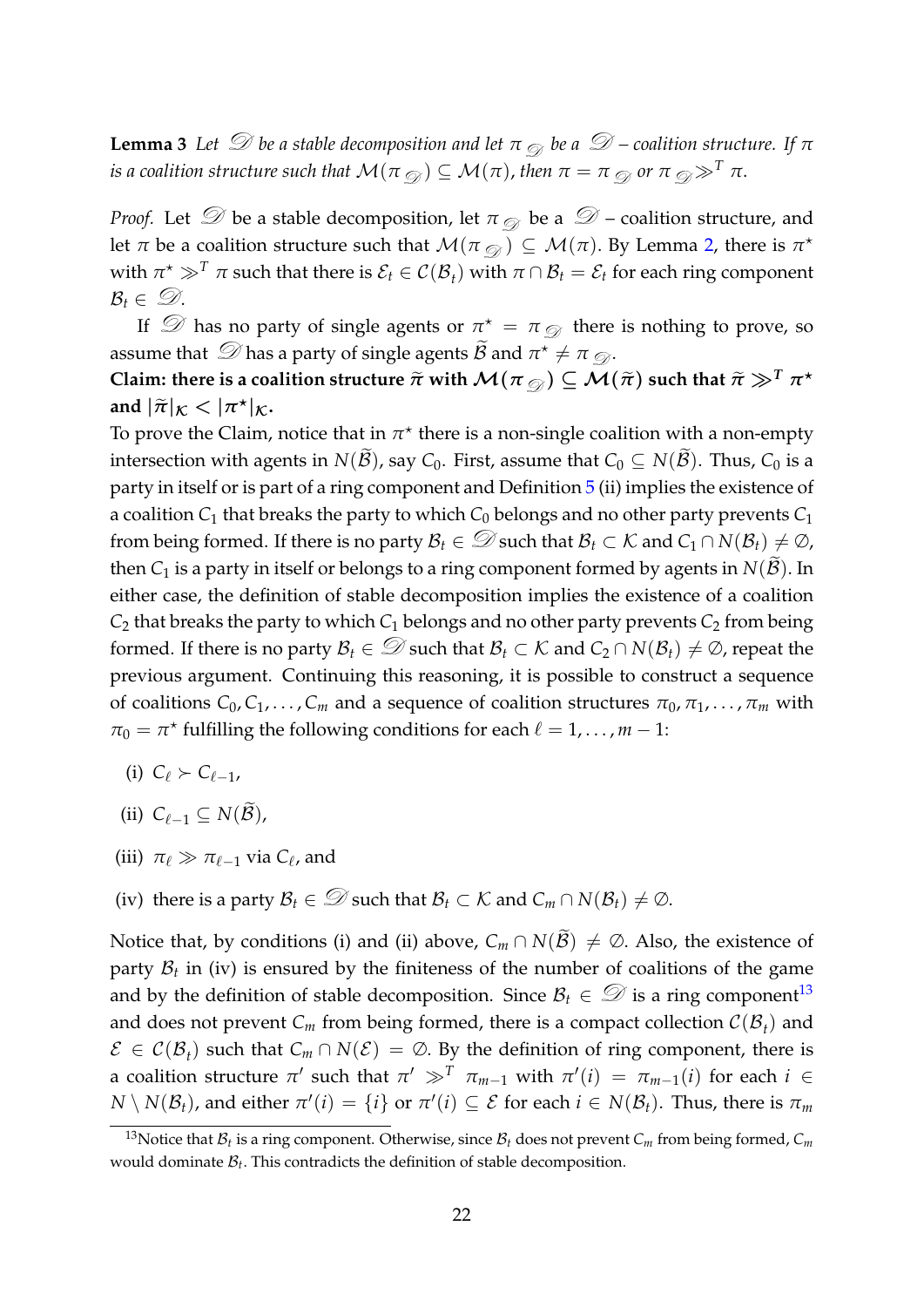such that  $\pi_m \gg \pi'$  via  $C_m$ . Since  $\mathcal{B}_t$  is a ring component,  $C_m \cap N(\mathcal{B}_t) \neq \emptyset$ , and  $\mathcal{B}_t$  does not prevent  $C_m$  from being formed, there is  $\mathcal{E}' \in \mathcal{C}(\mathcal{B}_t)$ , a coalition  $R_0 \in \mathcal{E}'$  such that *R*<sub>0</sub> breaks *E* and  $R_0 \succ C_m$ , and a coalition structure  $\pi''$  such that  $\pi'' \gg \pi_m$  via  $R_0$ .<sup>[14](#page-24-1)</sup> Since  $\mathcal{E}'$  may not be included in  $\pi^*$ , and  $\mathcal{B}_t$  is a ring component, there are a sequence of coalitions  $R_1, \ldots, R_s$  in  $\mathcal{B}_t$ , and a sequence of coalition structures  $\tilde{\pi}_0, \tilde{\pi}_1, \ldots, \tilde{\pi}_s$  with  $\tilde{\pi}_s$  $\widetilde{\pi}_0 = \pi''$  fulfilling the following conditions for each  $\ell = 1, \ldots, s$ :

- (i)  $R_{\ell} > R_{\ell-1}$ ,
- (ii)  $\widetilde{\pi}_{\ell} \gg \widetilde{\pi}_{\ell-1}$  via  $R_{\ell}$ , and
- (iii)  $\widetilde{\pi}_s(i) = \pi^*(i)$  for each  $i \in N(\mathcal{B}_t)$ .

Let  $\tilde{\pi} \equiv \tilde{\pi}_s$ . Notice that, since  $C_m \in \pi_m$ ,  $R_0 \succ C_m$  and  $R_0$  breaks the maximal set included in  $\pi_m$ , it follows that  $|\pi_m|_K > |\tilde{\pi}|_K$ . Also, by construction of the sequence  $\pi_0, \ldots, \pi_m, |\pi^*|_K \geq |\pi_m|_K$ . Therefore,  $|\pi^*|_K > |\tilde{\pi}|_K$ . Moreover, by condition (iii) of the definition of the sequence  $\widetilde{\pi}_0$ ,  $\widetilde{\pi}_1$ , . . . ,  $\widetilde{\pi}_s$ , we have that  $\mathcal{M}(\pi_{\mathcal{D}}) \subseteq \mathcal{M}(\widetilde{\pi})$ . Thus,  $\widetilde{\pi}$ fulfills the conditions of the Claim. Second, assume that  $C_0 \cap \left( N \setminus N(\widetilde{\mathcal{B}}) \right) \neq \varnothing$ . Thus,  $C_0$  can be considered as the coalition  $C_m$  of the previous case, and the proof follows similarly. This completes the proof of the Claim.

To conclude the proof of Lemma [3,](#page-22-1) first notice that by the Claim a coalition structure  $\widetilde{\pi}$  is obtained such that  $\widetilde{\pi} \gg^T \pi^*$ ,  $\mathcal{M}(\pi_{\mathcal{D}}) \subseteq \mathcal{M}(\widetilde{\pi})$  and  $|\widetilde{\pi}|_K < |\pi^*|_K$ . If  $\widetilde{\pi} = \pi_{\mathcal{D}}$ , then the proof is completed. Otherwise, there is a non-single coalition  $C \in \tilde{\pi}$  such that  $C \subseteq N(\mathcal{B})$ . Applying the Claim to coalition structure  $\tilde{\pi}$  gives a new coalition structure  $\hat{\pi}$  such that  $\hat{\pi} \gg^T \tilde{\pi}$ ,  $\mathcal{M}(\pi_{\mathcal{D}}) \subseteq \mathcal{M}(\hat{\pi})$  and  $|\hat{\pi}|_K < |\tilde{\pi}|_K < |\pi^*|_K$ . If  $\hat{\pi} = \pi_{\mathcal{D}}$ , then the proof is completed. Otherwise, continue applying the Claim until coalition structure  $\pi_{\mathcal{D}}$  is obtained.  $\Box$ 

<span id="page-24-0"></span>**Lemma 4** *Let*  $\mathscr{D}$  *be a stable decomposition and let*  $\pi_{\mathscr{D}}$  *and*  $\pi_{\mathscr{D}}'$  *be two*  $\mathscr{D}$ *– coalition*  $\textit{structures. Then } \pi_{\textit{D}} \gg^T \pi'_{\textit{D}}.$ 

*Proof.* Let  $\mathscr{D}$  be a stable decomposition and let  $\pi_{\mathscr{D}}$  and  $\pi_{\mathscr{D}}'$  be two  $\mathscr{D}$ – coalition structures. By the definition of ring component, there is a sequence of coalitions  $R_1, \ldots, R_I$  and coalition structures  $\pi_0, \ldots, \pi_I$  such that:

- (i)  $\pi_0 = \pi'_{\mathcal{D}}$  and  $\pi_J = \pi_{\mathcal{D}}$ ,
- (ii)  $R_j \in \mathcal{B}$  for some  $\mathcal{B} \in \mathcal{D}$  and  $R_j \cap C \neq \mathcal{O}$  for some  $C \in \mathcal{K} \cap \pi_{j-1}$  for  $j = 1, ..., J$ ,
- (iii)  $\pi_j \gg \pi_{j-1}$  via  $R_j$  for each  $j = 1, \ldots, J$ .

<span id="page-24-1"></span><sup>&</sup>lt;sup>14</sup>If  $\mathcal E$  is the unique set such that  $C_m \cap N(\mathcal E) = \emptyset$  the existence of  $R_0$  such that  $R_0 \succ C_m$  is guaranteed. If it is not unique, one can be selected such that  $\pi'' \gg \pi_m$  via  $R_0$ .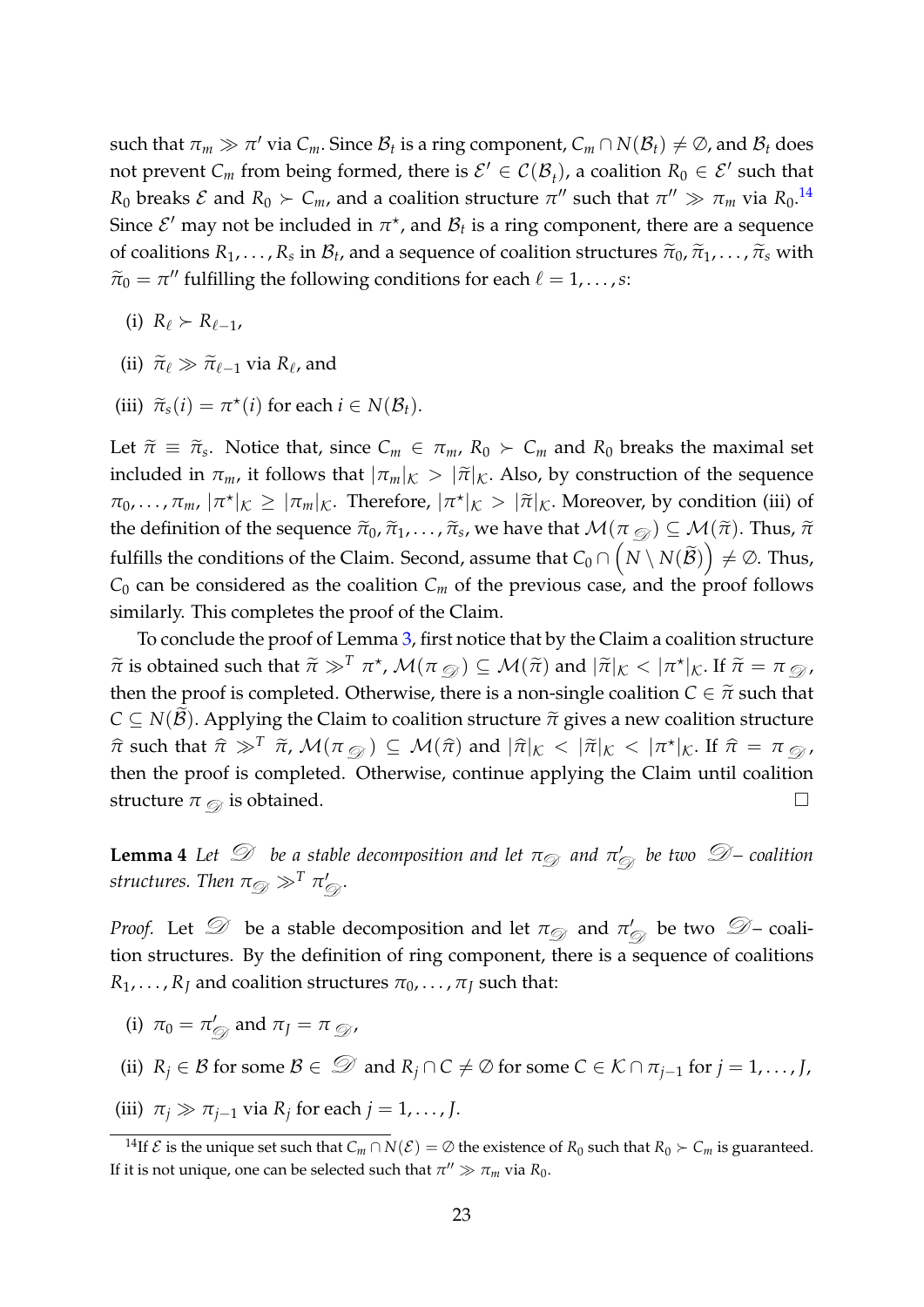Therefore,  $\pi_{\mathcal{D}} \gg^T \pi'_{\mathcal{D}}$ 

<span id="page-25-0"></span>**Lemma 5** *Let*  $\mathcal{D}$  *be a stable decomposition, let*  $\pi_{\mathcal{D}}$  *be a*  $\mathcal{D}$  *– coalition structure and let*  $\pi \in \Pi$ *.* If  $\pi \gg^T \pi_{\mathcal{D}}$ *, then*  $\pi_{\mathcal{D}} \gg^T \pi$ *.* 

*Proof.* Let  $\mathcal D$  be a stable decomposition, let  $\pi_{\mathcal D}$  be a  $\mathcal D$  – coalition structure and let  $\pi \in \Pi$  such that  $\pi \gg^T \pi_{\mathcal{D}}$ . By the definition of stable decomposition, there is a  $\mathcal{D}$ coalition structure  $\pi'_{\mathscr{D}}$  such that  $\mathcal{M}(\pi'_{\mathscr{D}})\subseteq \mathcal{M}(\pi).$  Thus, by Lemma [3,](#page-22-1)  $\pi'_{\mathscr{D}}=\pi$  or  $\pi'_{\mathcal{D}} \gg^T \pi$ . Then, by Lemma [4,](#page-24-0)  $\pi_{\mathcal{D}} \gg^T \pi'_{\mathcal{D}}$  and, therefore,  $\pi_{\mathcal{D}} \gg^T \pi$ .  $\qquad \Box$ 

*Proof of Proposition* [1.](#page-13-1) Let  $\mathcal{D} = {\mathcal{B}_1, \ldots, \mathcal{B}_L}$  be a stable decomposition. First, assume that either  $\mathcal{B}_{\ell} = \{C_{\ell}\}\$  and  $C_{\ell} \in \mathcal{K}$ , or  $\mathcal{B}_{\ell} \subseteq \mathcal{S}$  for each  $\ell = 1, \ldots, L$ . There is thus a unique  $\mathcal{D}$  – coalition structure  $\pi_{\mathcal{D}}$ . Then,  $\pi_{\mathcal{D}}$  is a stable coalition structure and, by Remark [2](#page-9-1) (ii),  $\mathcal{A}_{\mathcal{D}} = {\pi \mathcal{D}}$  is an absorbing set. Second, assume there is  $\mathcal{B} \in \mathcal{D}$ such that  $|\mathcal{B}|\geq 3$ . Thus,  $|\mathcal{A}_{\mathcal{D}}|\geq 3$ . Let  $\pi\in\mathcal{A}_{\mathcal{D}}$  and consider  $\pi'\in\Pi\setminus\{\pi\}$  such that  $\pi' \gg^T \pi$ . As  $\pi \in \mathcal{A}_{\mathcal{D}}$ , it follows that  $\pi \gg^T \pi_{\mathcal{D}}$ . Therefore, by transitivity of  $\gg^T$ ,  $\pi' \gg^T \pi$   $_\mathscr{D}$  and  $\pi' \in \mathcal{A}_\mathscr{D}$ . Next, let  $\pi$  and  $\pi'$  be different elements of  $\mathcal{A}_\mathscr{D}$ . By definition of  ${\cal A}_\mathscr{D}$  , it follows that  $\pi\gg^T\pi_\mathscr{D}$  and  $\pi'\gg^T\pi_\mathscr{D}$  . By Lemma [5,](#page-25-0) it follows that  $\pi_{\mathcal{D}} \gg^T \pi$ . Thus,  $\pi' \gg^T \pi_{\mathcal{D}}$  together with  $\pi_{\mathcal{D}} \gg^T \pi$  and the transitivity of  $\gg^T$  imply  $\pi' \gg^T \pi$ . This proves that  $\mathcal{A}_{\mathcal{D}}$  satisfies the conditions of Definition [2.](#page-9-2) Therefore,  $A_{\mathcal{Q}}$  is a non-trivial absorbing set.  $\Box$ 

The following lemma is an important tool for relating absorbing sets and the ring components of a game.

#### <span id="page-25-1"></span>**Lemma 6** *A non-trivial absorbing set induces a collection of ring components.*

*Proof.* Let A be a non-trivial absorbing set. Notice that, given any two different coalition structures in  $A$ , by Definition [2](#page-9-2) there is a cycle of coalition structures in  $A$  that includes those structures. A can therefore be seen as the union of all such cycles. Thus, for each cycle of coalition structures in  $A$ , the algorithm developed in this Section [3.3](#page-16-1) constructs a ring. By merging overlapping rings, all ring components in  $A$  are constructed.  $□$ 

*Proof of Theorem [1.](#page-13-1)* ( $\Longleftarrow$ ) It follows from Proposition 1.

( $\implies$ ) Let A be an absorbing set. If  $|A| = 1$ , the unique element of A is a stable coalition structure  $\pi^N$ . Then, by Remark [3,](#page-13-0) a stable decomposition can be induced. If  $|\mathcal{A}| > 1$ , the stable decomposition  $\mathcal D$  is constructed as follows. First, by Lemma [6,](#page-25-1) each of the ring components involved in the absorbing set A can be identified. Let  $\mathcal{R}$  be the collection of all such ring components. Next, consider the subcollection

$$
\mathcal{R}^{\star} = \{ \mathcal{RC} \in \mathcal{R} : \text{ for each } \pi \in \mathcal{A} \text{ there is } R \in \mathcal{RC} \text{ such that } R \in \pi \}.
$$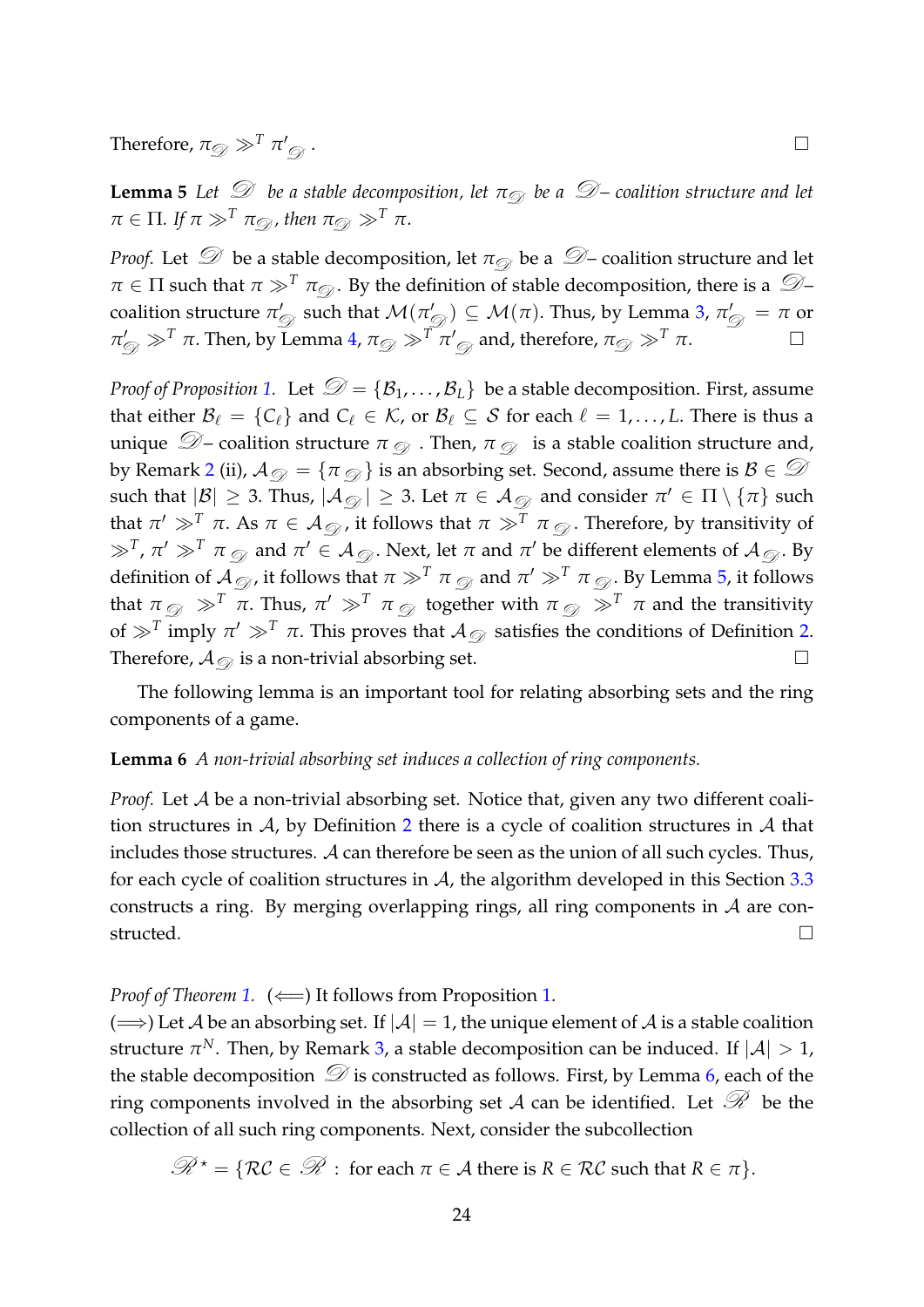and put each ring component of  $\mathcal{R}^{\star}$  as a party of  $\mathcal{D}$ . Second, let  $\mathcal{F} = \{C \in \mathcal{K} : C \in \mathcal{C}\}$ *π* for each  $\pi \in A$ } and for each  $C \in \mathcal{F}$  put  $\{C\}$  as a party of  $\mathcal{D}$ . Finally, to complete the decomposition, put all the agents not involved in the parties defined above into a party of singletons. Now, it remains to show that  $\mathcal D$  is a stable decomposition. First, take any  $\mathcal{B} \in \mathcal{D}$  such that  $\mathcal{B} \subset \mathcal{K}$ . The goal is to confirm whether  $\mathcal{B}$  is protected by  $\mathcal{D}$ . Assume otherwise. Thus, there is  $C \in \mathcal{K}$  that breaks B and no other party  $\mathcal{B}' \in \mathcal{D}$ prevents *C* from being formed. This implies that there are  $\pi, \pi' \in A$  and  $R \in B$  such that  $\pi' \gg \pi$  via  $C$ ,  $R \in \pi$  and  $C \succ R$ . By the definition of absorbing set it also follows that  $\pi \gg^T \pi'$ . Then, there is a cycle  $\mathcal C$  of coalition structures that contains  $\pi$  and  $\pi'$ . By Theorem [2,](#page-17-0) cycle C induces a ring of coalitions that contains both coalitions *R* and *C*. Therefore, *C* belongs to ring component *B*, which is absurd since *C* breaks *B*. Hence, B is protected by  $\mathcal D$  and Condition (i) in Definition [5](#page-12-2) holds. To see that Condition (ii) in Definition [5](#page-12-2) holds, let  $\mathcal{B} \in \mathcal{D}$  be such that  $\mathcal{B} \subset \mathcal{S}$  and let  $\widetilde{\mathcal{B}}$  be a party with  $N(\tilde{\mathcal{B}}) \subseteq N(\mathcal{B})$ . Assume that Condition (ii) is not true. There are two cases to consider:

- **1.**  $\widetilde{B}$  is undominated. Thus, by construction of  $\mathcal{D}$ ,  $\widetilde{B}$  belongs either to  $\mathcal{R}$  \* or  $\mathcal{F}$ , contradicting the requirement that  $\mathcal{B} \subseteq \mathcal{S}$ .
- **2.** There is a coalition *C* that breaks  $\widetilde{\mathcal{B}}$  and  $\widetilde{\mathcal{B}}$  is protected by  $\mathcal{D}$ . Let  $\pi_{\mathcal{D}}$  be a  $\mathcal{D}$ coalition structure. Thus  $\pi_{\mathcal{D}}(i) = \{i\}$  for each  $i \in N(\widetilde{\mathcal{B}})$  (since  $\widetilde{\mathcal{B}} \subseteq \mathcal{S}$ ). Let *R*  $\in \widetilde{\mathcal{B}}$  such that  $\pi \gg \pi_{\mathcal{D}}$  via *R*. Since  $\widetilde{\mathcal{B}}$  is protected by  $\mathcal{D}$ ,  $\widetilde{\mathcal{B}}$  belongs either to  $\mathscr{R}$ <sup>\*</sup> or *F*, contradicting the requirement that  $\mathcal{B} \subseteq \mathcal{S}$ .

Therefore,  $\mathcal D$  is a stable decomposition.  $\Box$ 

## **References**

- <span id="page-26-1"></span>CHUNG, K.-S. (2000): "On the existence of stable roommate matchings," *Games and Economic Behavior*, 33, 206–230.
- <span id="page-26-0"></span>DEMUYNCK, T., P. J.-J. HERINGS, R. D. SAULLE, AND C. SEEL (2019): "The myopic stable set for social environments," *Econometrica*, 87, 111–138.
- <span id="page-26-3"></span>DIAMANTOUDI, E., E. MIYAGAWA, AND L. XUE (2004): "Random paths to stability in the roommate problem," *Games and Economic Behavior*, 48, 18–28.
- <span id="page-26-2"></span>ERIKSSON, K. AND O. HÄGGSTRÖM (2008): "Instability of matchings in decentralized markets with various preference structures," *International Journal of Game Theory*, 36, 409–420.
- <span id="page-26-4"></span>GALE, D. AND L. S. SHAPLEY (1962): "College admissions and the stability of marriage," *The American Mathematical Monthly*, 69, 9–15.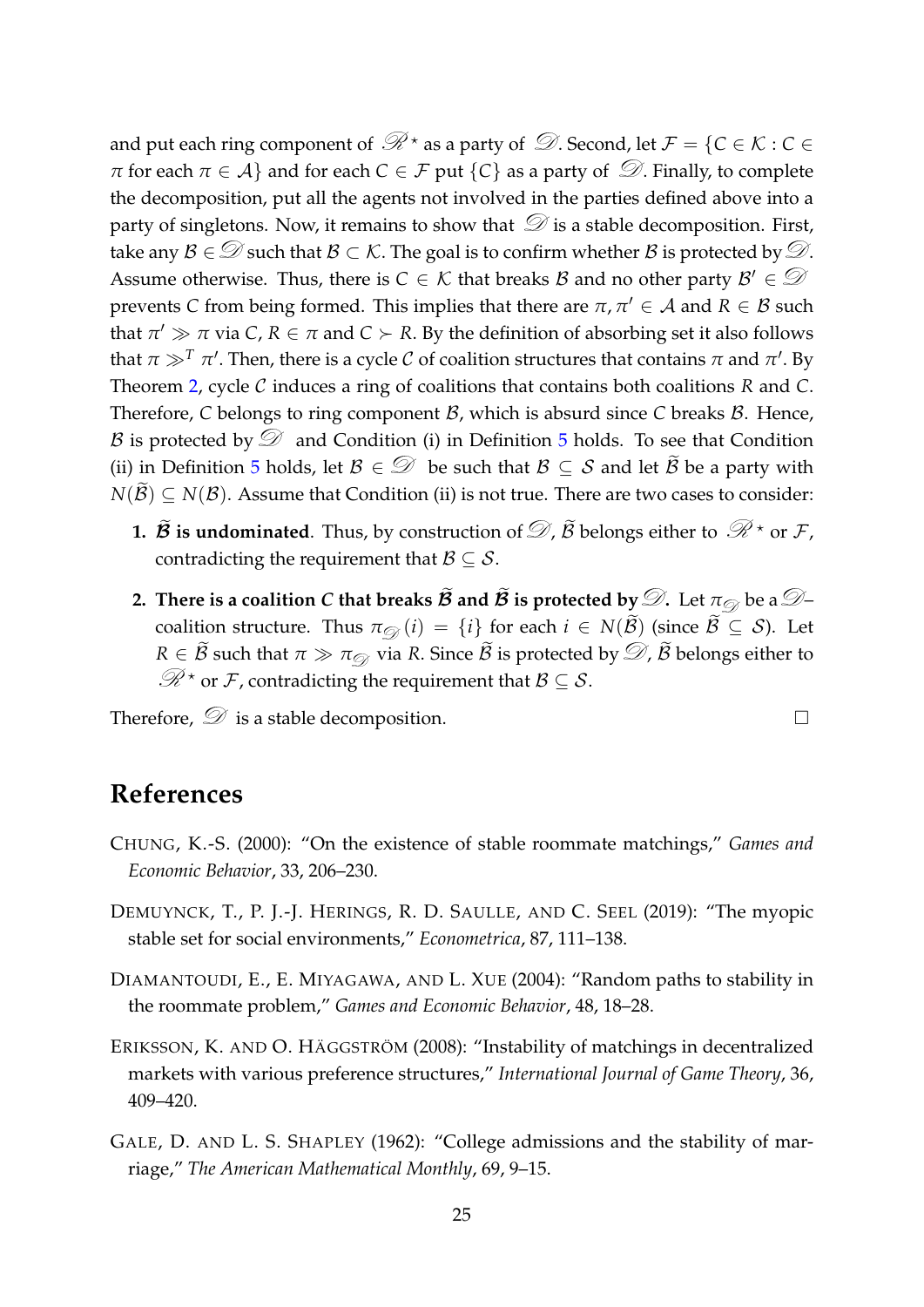- <span id="page-27-13"></span>GALLO, O. AND E. INARRA (2018): "Rationing rules and stable coalition structures," *Theoretical Economics*, 13, 933–950.
- <span id="page-27-10"></span>HART, S. AND M. KURZ (1983): "Endogenous formation of coalitions," *Econometrica*, 1047–1064.
- <span id="page-27-12"></span>INAL, H. (2015): "Core of coalition formation games and fixed-point methods," *Social Choice and Welfare*, 45, 745–763.
- <span id="page-27-1"></span>INARRA, E., C. LARREA, AND E. MOLIS (2013): "Absorbing sets in roommate problems," *Games and Economic Behavior*, 81, 165–178.
- <span id="page-27-2"></span>JACKSON, M. O. AND A. WATTS (2002): "The evolution of social and economic networks," *Journal of Economic Theory*, 106, 265–295.
- <span id="page-27-4"></span>KALAI, E. AND D. SCHMEIDLER (1977): "An admissible set occurring in various bargaining situations," *Journal of Economic Theory*, 14, 402–411.
- <span id="page-27-7"></span>KLAUS, B. AND F. KLIJN (2005): "Stable matchings and preferences of couples," *Journal of Economic Theory*, 121, 75–106.
- <span id="page-27-5"></span>KNUTH, D. (1976): "Marriages stable. université de montréal press, translated as "stable marriage and its relation to other combinatorial problems,"," *CRM Proceedings and Lecture Notes, American Mathematical Society*.
- <span id="page-27-8"></span>KOJIMA, F. AND M. U. ÜNVER (2008): "Random paths to pairwise stability in manyto-many matching problems: a study on market equilibration," *International Journal of Game Theory*, 36, 473–488.
- <span id="page-27-3"></span>OLAIZOLA, N. AND F. VALENCIANO (2014): "Asymmetric flow networks," *European Journal of Operational Research*, 237, 566–579.
- <span id="page-27-9"></span>PÁPAI, S. (2003): "Random paths to stability in Hedonic coalition formation," *University of Notre Dame working paper*.
- <span id="page-27-11"></span>PYCIA, M. (2012): "Stability and preference alignment in matching and coalition formation," *Econometrica*, 80, 323–362.
- <span id="page-27-0"></span>ROTH, A. E. (2018): "Marketplaces, markets, and market design," *American Economic Review*, 108, 1609–58.
- <span id="page-27-6"></span>ROTH, A. E. AND J. H. VANDE VATE (1990): "Random paths to stability in two-sided matching," *Econometrica*, 1475–1480.